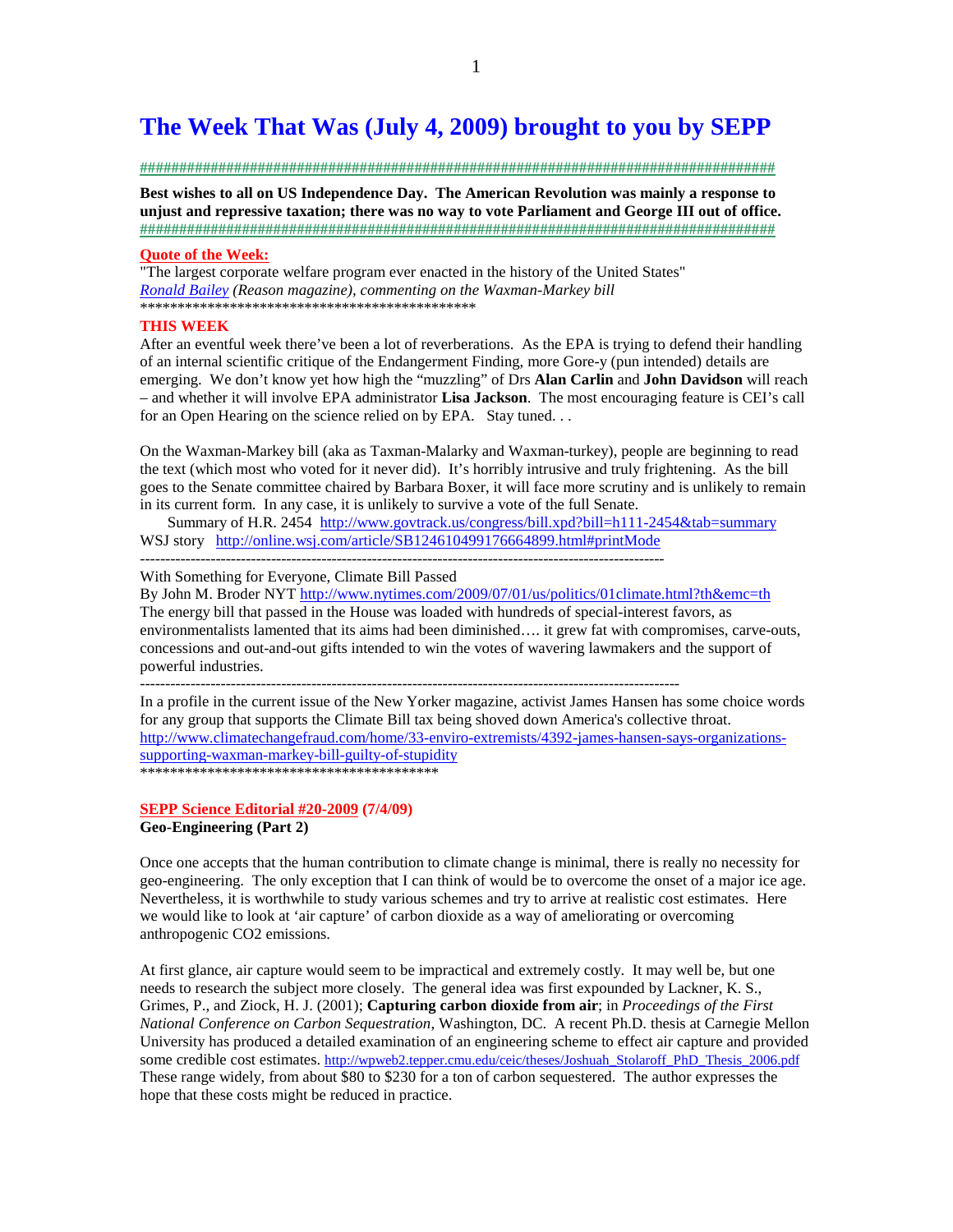One can suggest various ways of lowering the cost. Since CO2 is globally distributed, one can place the sequestering units at the most favorable locations. These might be where winds are strong and steady, where cheap energy is available to recycle the sequestering chemical agents, and where there exist ready commercial uses for CO2. One possibility that comes to mind is to co-locate the units with a wind-turbine installation. This combination might provide cheap power, since winds are strong and steady, but does not require great reliability in power supply. -----

In the next editorial we will discuss a proposal to overcome the occurrence of a future ice age. Such a glaciation is almost certain to happen relatively soon and would constitute a true disaster for most of mankind.

**\*\*\*\*\*\*\*\*\*\*\*\*\*\*\*\*\*\*\*\*\*\*\*** 

- **1. The Carbonated Congress --** *WSJ*
- **2. The EPA Silences a Climate Skeptic** *Kim Strassel*
- **3. Climate Crisis Yet Another Flagrant Con** *Paul Driessen*
- **4. No climate debate? Yes, there is** *Jeff Jacoby*
- **5. Scientists Duel with Letters on Global Warming** *Cal Beisner*
- **6. Letter to 'Physics & Society'** *Wally Manheimer*
- **7. Due Diligence on Global Warming Science in Australia** *Bob Carter et al*
- **8. The stimulus bill #2 --** *Tom Burch*

#### **9. Garden of Piggish Delights [very long but worth reading] --** *NRO*

*"My choice early in life was either to be a piano player in a whorehouse or a politician. And to tell the truth, there's hardly any difference." – President Harry S. Truman*  **\*\*\*\*\*\*\*\*\*\*\*\*\*\*\*\*\*\*\*\*\*\*\*\*\*\*\*\*\*\*\*\*\*\*\*\*\*\*\***

#### **NEWS YOU CAN USE**

Five climate studies that don't live up to their hype. Let's hear it for Popular Mechanics!! http://www.popularmechanics.com/science/earth/4323558.html \*\*\*\*\*\*\*\*\*\*\*\*\*\*\*\*\*\*\*\*\*\*\*\*\*\*\*\*\*\*\*\*\*\*\*\*\*\*\*\*\*\*\*\*\*\*\*\*\*\*\*\*\*\*

A perceptive analysis by Alan Reynolds: Fuel Standards Are Killing GM A higher gas tax is a better way to get green cars on the road. **http://online.wsj.com/article/SB124649332091983175.html#mod=djemEditorialPage** \*\*\*\*\*\*\*\*\*\*\*\*\*\*\*\*\*\*\*\*\*\*\*\*\*\*\*\*\*\*\*\*\*

<http://www.theaustralian.news.com.au/story/0,25197,25724257-7583,00.html>

Brendan O'Neill, editor of *Spiked*, writes: Governments across the world are promoting green ideology and economics on the back of the recession. President Barack Obama has spoken of a "green revolution" and spending \$US150 billion to create five million "green-collar" jobs. As a result, the race is on among greenleaning businesses to snap up new government contracts and among not-so-green businesses to improve their green-industrial credentials in the hope of reaping government cash.

 Yet the international evidence suggests the attempt to create green jobs will hamper economic recovery. Obama cited Spain as a country where green jobs have improved economic matters. In fact, according to a study by a professor of economics at Juan Carlos University in Madrid, for every green job created by the Spanish government in recent years, an average of 2.2 other jobs were destroyed to make way for it. Furthermore, green jobs tend not to be permanent; in Spain, only 1 in 10 green jobs exists for a significant period. H/t to CCNet

-<br>\*\*\*\*\*\*\*\*\*\*\*\*\*\*\*\*\*\*\*\*\*\*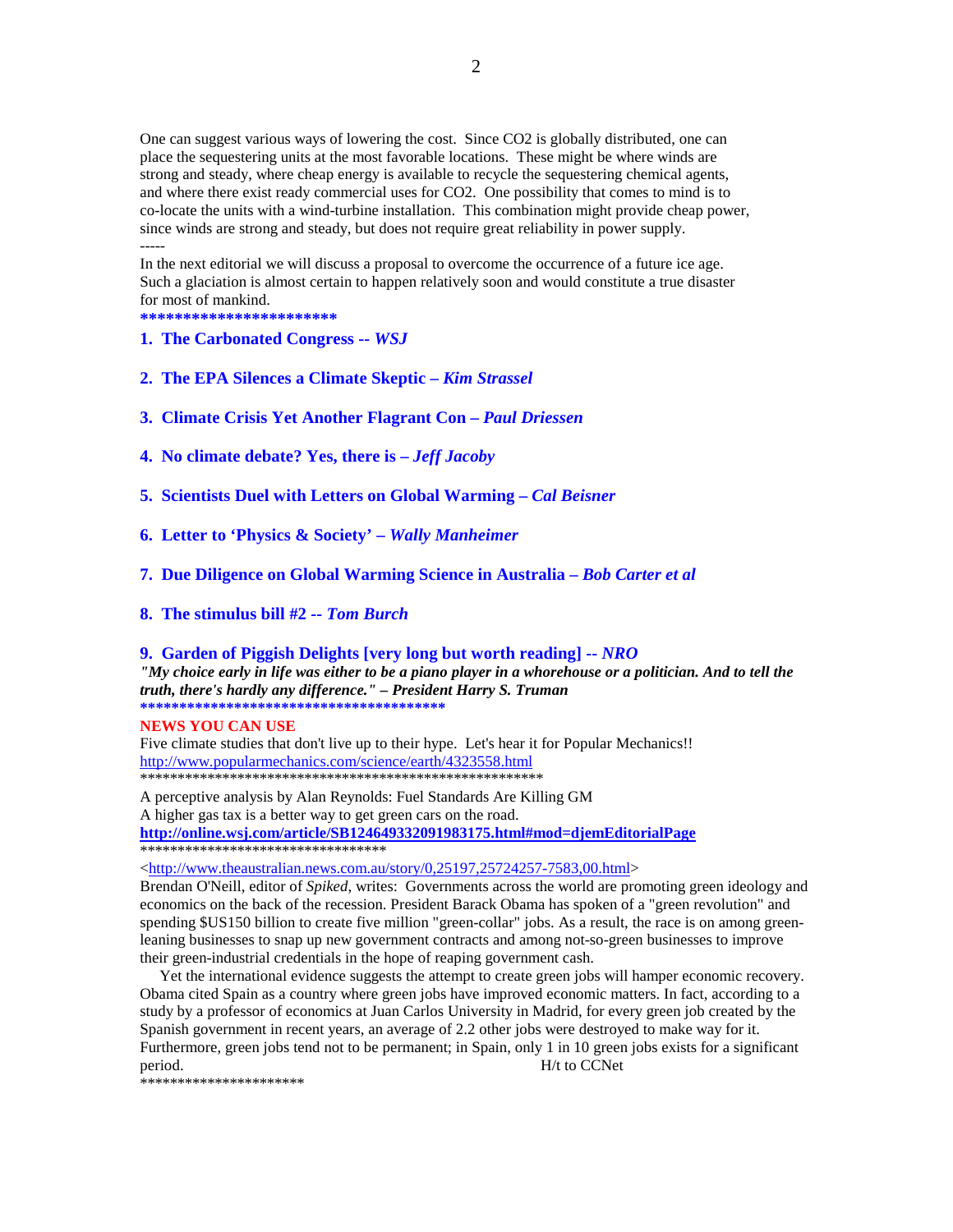Brazil opposes "carbon intensity" proposals that measure emissions per dollar of GDP because these favor bigger economies and risk allowing continued increases in global emissions as economies grow. FULL STORY at <http://www.guardian.co.uk/business/feedarticle/8589174>

Benny Peiser, CCNet EDITOR'S NOTE: *It would appear that President Obama's climate policies run the serious risk of alienating international allies in the developing world, democratic nations (such as India, Brazil, South Africa, etc) that may even turn into potential adversaries if the West's foolish strategy of green protectionism were to take hold. It would be a historical tragedy if future climate conflicts and trade wars were triggered by Western climate hysteria. . .* 

\*\*\*\*\*\*\*\*\*\*\*\*\*\*\*\*\*\*\*\*\*\*\*\*\*\*\*\*\*\*\*\*\*\*\*\*\*\*\*\*\*\*\*\*\*\*\*

### **UNDER THE BOTTOM LINE**

The company whose collapse precipitated the credit crunch, Lehman Brothers, enthusiastically embraced the idea of carbon trading, which is held up by all members of the green-industrial complex as the way forward. In its 2007 report, The Business of Climate Change: Challenges and Opportunities, Lehman expressed hope that it might become a "prime brokerage for (carbon) emissions permits", meaning it aspired to make money not only from speculating in mortgages but also from trading in thin air.

# **###################################**

### **1. THE CARBONATED CONGRESS.**

**Orszag nails it: The 'largest corporate welfare program' ever.**  *The Wall Street Journal, REVIEW & OUTLOOK, JULY 3, 2009* 

President Obama is calling the climate bill that the House passed last week an "extraordinary" achievement, and so it is. The 1,200-page wonder manages the supreme feat of being both hugely expensive while doing almost nothing to reduce carbon emissions.

 The Washington press corps is playing the bill's 219-212 passage as a political triumph, even though one of five Democrats voted against it. The real story is what Speaker Nancy Pelosi, House baron Henry Waxman and the President himself had to concede to secure even that eyelash margin among the House's liberal majority. Not even Tom DeLay would have imagined the extravaganza of logrolling, vote-buying, outright corporate bribes, side deals, subsidies and policy loopholes. Every green goal, even taken on its own terms, was watered down or given up for the sake of political rents.

 Begin with the supposed point of the exercise -- i.e., creating an artificial scarcity of carbon in the name of climate change. The House trimmed Mr. Obama's favored 25% reduction by 2020 to 17% in order to win over Democrats leery of imposing a huge upfront tax on their constituents; then they raised the reduction to 83% in the out-years to placate the greens. Even that 17% is not binding, since it would be largely reached with so-called offsets, through which some businesses subsidize others to make emissions reductions that probably would have happened anyway.

 Even if the law works as intended, over the next decade or two real U.S. greenhouse emissions might be reduced by 2% compared to business as usual. However, consumers would still face higher prices for electric power, transportation and most goods and services as this inefficient and indirect tax flowed down the energy chain.

 The sound bite is that this policy would only cost households "a postage stamp a day." But that's true only as long as the program doesn't really cut emissions. The goal here is to tell voters they'll pay nothing in order to get the cap-and-tax bureaucracy in place -- even though the whole idea is to raise prices to change American behavior. At the same time -- wink, wink -- Democrats tell the greens they can tighten the emissions vise gradually over time.

 Meanwhile, Congress had to bribe every business or interest that could afford a competent lobbyist. Carbon permits are valuable, yet the House says only 28% of the allowances would be auctioned off; the rest would be given away. In March, White House budget director Peter Orszag told Congress that "If you didn't auction the permit, it would represent the largest corporate welfare program that has ever been enacted in the history of the United States."

 Naturally, Democrats did exactly that. To avoid windfall profits, they then chose to control prices, asking state regulators to require utilities to use the free permits to insulate ratepayers from price increases. (This also obviates the anticarbon incentives, but never mind.) Auctions would reduce political favoritism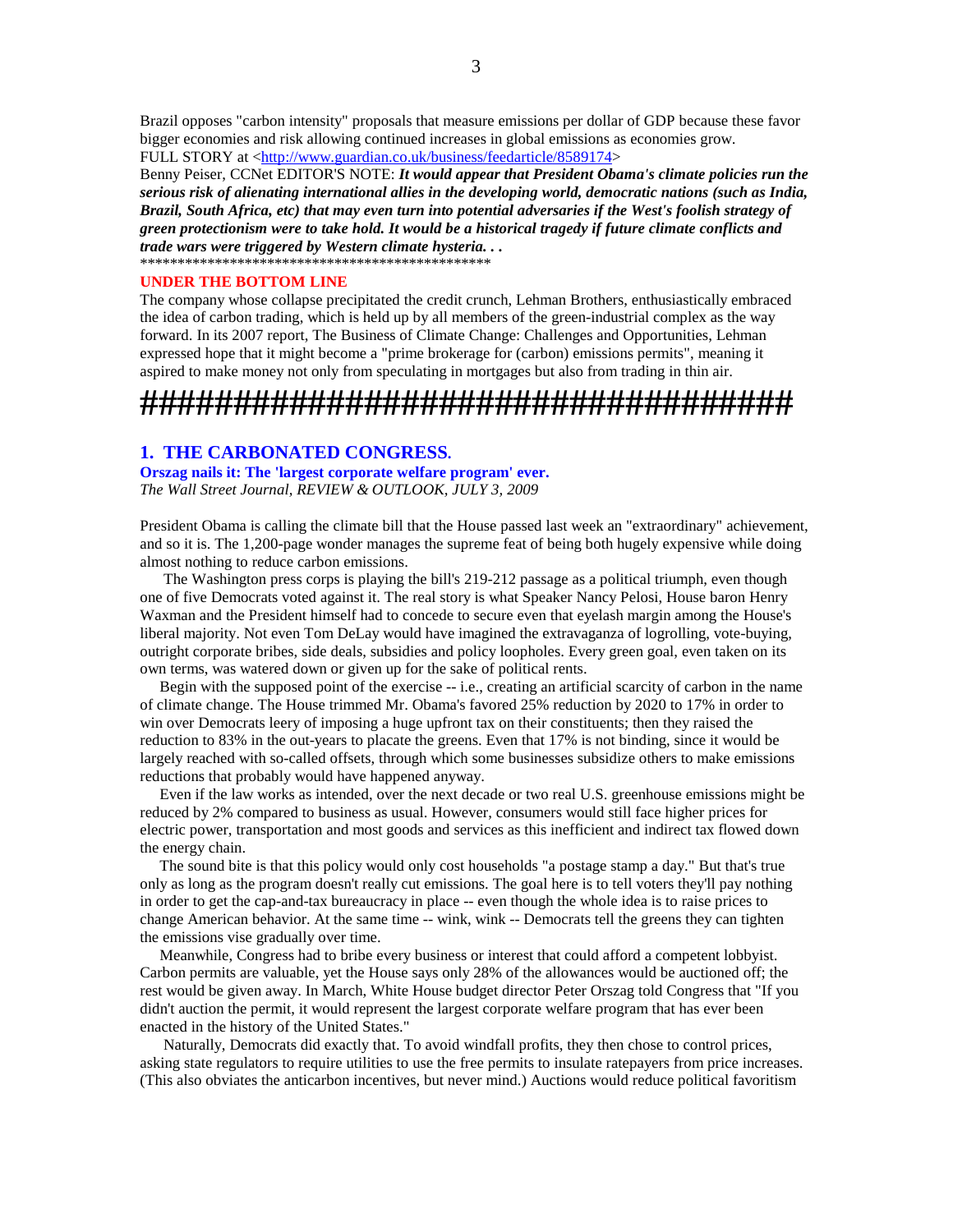and interference, as well as provide revenue to cut taxes to offset higher energy costs. But auctions don't buy votes.

 Then there was the peace treaty signed with Agriculture Chairman Colin Peterson, which banned the EPA from studying the carbon produced by corn ethanol and transferred farm emissions to the Ag Department, which mainly exists to defend farm subsidies. Not to mention the 310-page trade amendment that was introduced at 3:09 a.m. When Congress voted on the bill later that day, the House clerk didn't even have an official copy.

 The revisions were demanded by coal-dependent Rust Belt Democrats to require tariffs on goods from countries that don't also reduce their emissions. Democrats were thus admitting that the critics are right that this new energy tax would send U.S. jobs overseas. But instead of voting no, their price for voting yes is to impose another tax on imports from China and India, among others. So a Smoot-Hawley green tariff is now official Democratic policy.

 Mr. Obama's lobbyists first acquiesced to this tariff change to get the bill passed. Afterwards, the President said he disliked "sending any protectionist signals" amid a world recession, but he refused to say whether this protectionism was enough to veto the bill. Then in a Saturday victory lap, he talked about green jobs and a new clean-energy economy, but he made no reference to cap and trade -- no doubt because he knows that energy taxes are unpopular and that the bill faces an even tougher slog in the Senate.

 Mr. Obama wants something tangible to take to the U.N. climate confab in Denmark in December, but the more important issue is what this exercise says about his approach to governance. The President seems to believe that the Carter and Clinton Presidencies failed by fighting too much with Democrats in Congress. So his solution is to abdicate his agenda to Congress -- first the stimulus, now cap and trade, and soon health care. We wish he had told us he was running to be Prime Minister. \*\*\*\*\*\*\*\*\*\*\*\*\*\*\*\*\*\*\*\*\*\*\*\*\*\*\*\*\*\*\*\*\*\*\*\*\*\*\*\*\*\*\*\*\*\*\*\*\*\*\*\*

### **2. THE EPA SILENCES A CLIMATE SKEPTIC**

The professional penalty for offering a contrary view to elites like Al Gore is a smear campaign. *By KIMBERLEY A. STRASSEL, WSJ* 

Wherever Jim Hansen is right now -- whatever speech the "censored" NASA scientist is giving -- perhaps he'll find time to mention the plight of Alan Carlin. Though don't count on it.

 Mr. Hansen, as everyone in this solar system knows, is the director of NASA's Goddard Institute for Space Studies. Starting in 2004, he launched a campaign against the Bush administration, claiming it was censoring his global-warming thoughts and fiddling with the science. It was all a bit of a hoot, given Mr. Hansen was already a world-famous devotee of the theory of man-made global warming, a reputation earned with some 1,400 speeches he'd given, many while working for Mr. Bush. But it gave Democrats a fun talking point, one the Obama team later picked up.

 So much so that one of President Barack Obama's first acts was a memo to agencies demanding new transparency in government, and science. The nominee to head the Environmental Protection Agency (EPA), Lisa Jackson, joined in, exclaiming, "As administrator, I will ensure EPA's efforts to address the environmental crises of today are rooted in three fundamental values: science-based policies and program, adherence to the rule of law, and overwhelming transparency." In case anyone missed the point, Mr. Obama took another shot at his predecessors in April, vowing that "the days of science taking a backseat to ideology are over."

 Except, that is, when it comes to Mr. Carlin, a senior analyst in the EPA's National Center for Environmental Economics and a 35-year veteran of the agency. In March, the Obama EPA prepared to engage the global-warming debate in an astounding new way, by issuing an "endangerment" finding on carbon. It establishes that carbon is a pollutant, and thereby gives the EPA the authority to regulate it - even if Congress doesn't act.

 Around this time, Mr. Carlin and a colleague presented a 98-page analysis arguing the agency should take another look, as the science behind man-made global warming is inconclusive at best. The analysis noted that global temperatures were on a downward trend. It pointed out problems with climate models. It highlighted new research that contradicts apocalyptic scenarios. "We believe our concerns and reservations are sufficiently important to warrant a serious review of the science by EPA," the report read.

 The response to Mr. Carlin was an email from his boss, Al McGartland, forbidding him from "any direct communication" with anyone outside of his office with regard to his analysis. When Mr. Carlin tried again to disseminate his analysis, Mr. McGartland decreed: "The administrator and the administration have decided to move forward on endangerment, and your comments do not help the legal or policy case for this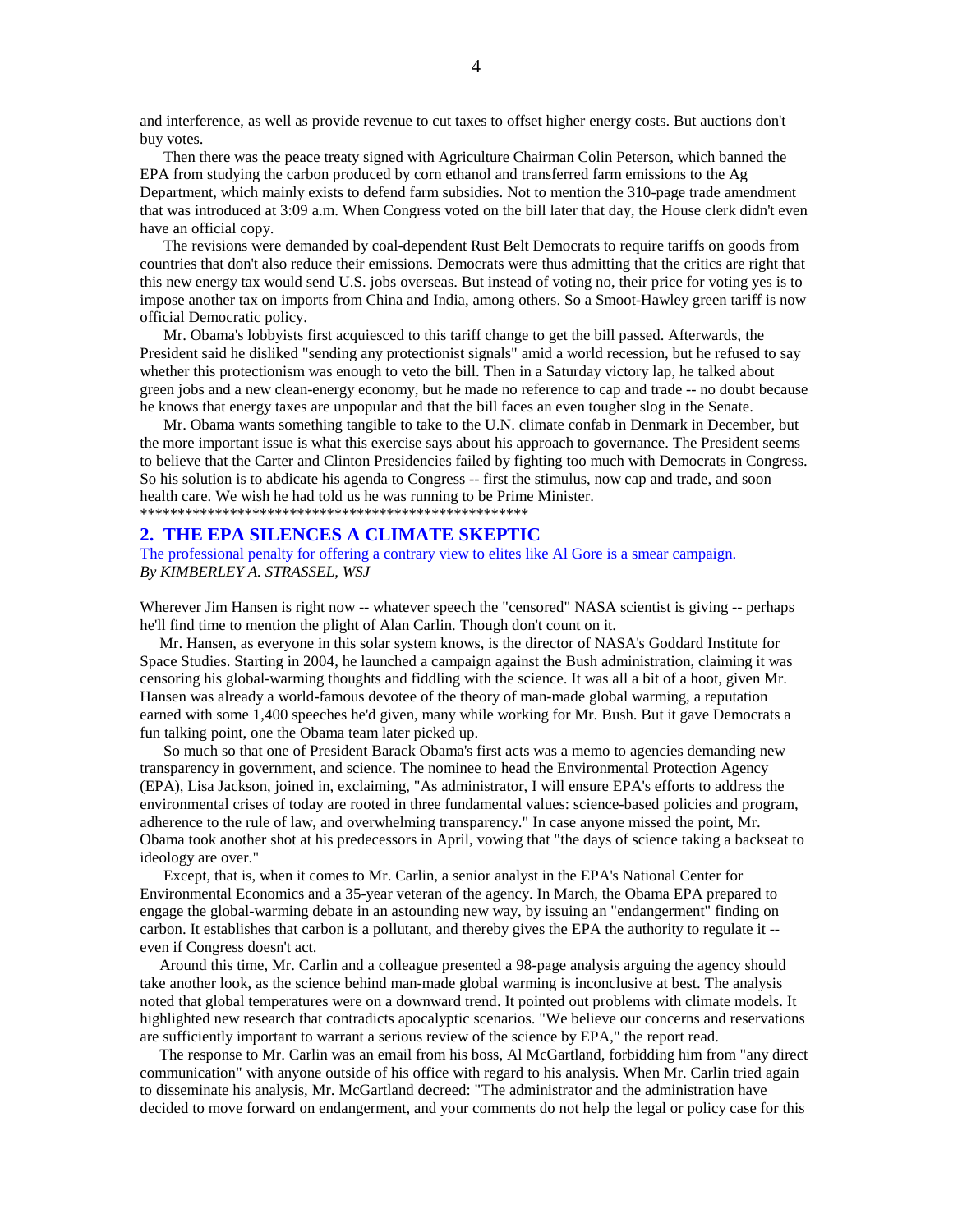decision. . . . I can only see one impact of your comments given where we are in the process, and that would be a very negative impact on our office."

 Mr. McGartland blasted yet another email: "With the endangerment finding nearly final, you need to move on to other issues and subjects. I don't want you to spend any additional EPA time on climate change. No papers, no research etc, at least until we see what EPA is going to do with Climate." Ideology? Nope, not here. Just us science folk. Honest.

 The emails were unearthed by the *Competitive Enterprise Institute*. Republican officials are calling for an investigation; House Energy Committee ranking member Joe Barton sent a letter with pointed questions to Mrs. Jackson, which she's yet to answer. The EPA has issued defensive statements, claiming Mr. Carlin wasn't ignored. But there is no getting around that the Obama administration has flouted its own promises of transparency.

 The Bush administration's great sin, for the record, was daring to issue reports that laid out the administration's official position on global warming. That the reports did not contain the most doomsday predictions led to howls that the Bush politicals were suppressing and ignoring career scientists.

 The Carlin dustup falls into a murkier category. Unlike annual reports, the Obama EPA's endangerment finding is a policy act. As such, EPA is required to make public those agency documents that pertain to the decision, to allow for public comment. Court rulings say rulemaking records must include both "the evidence relied upon and the evidence discarded." In refusing to allow Mr. Carlin's study to be circulated, the agency essentially hid it from the docket.

 Unable to defend the EPA's actions, the climate-change crew -- led by anonymous EPA officials -- is doing what it does best: trashing Mr. Carlin as a "denier." He is, we are told, "only" an economist (he in fact holds a degree in physics from CalTech). It wasn't his "job" to look at this issue (he in fact works in an office tasked with "informing important policy decisions with sound economics and other sciences.") His study was full of sham science. (The majority of it in fact references peer-reviewed studies.) Where's Mr. Hansen and his defense of scientific freedom when you really need him?

 Mr. Carlin is instead an explanation for why the science debate is little reported in this country. The professional penalty for offering a contrary view to elites like Al Gore is a smear campaign. The globalwarming crowd likes to deride skeptics as the equivalent of the Catholic Church refusing to accept the Copernican theory. The irony is that, today, it is those who dare critique the new religion of human-induced climate change who face the Inquisition.

\*\*\*\*\*\*\*\*\*\*\*\*\*\*\*\*\*\*\*\*\*\*\*\*\*\*\*\*\*\*\*\*\*\*\*\*\*\*\*\*\*\*

### **3. CLIMATE CRISIS YET ANOTHER FLAGRANT CON**

*By PAUL DRIESSEN, Investors Business Daily, June 30, 2009*  http://www.ibdeditorials.com/IBDArticles.aspx?id=331253421781662#

A 1,500-page bill to tax, regulate and penalize all U.S. hydrocarbon energy use to "save the planet" from climate Armageddon has passed the House 219-212 despite the fact that not one member read it. The Senate promises an August vote.

But average global temperatures peaked in 1998 and since have fallen slightly, even as carbon dioxide levels continued climbing. Thousands of scientists say CO2 has little effect on planetary temperatures, and there is no climate crisis. The legislation would cost millions of jobs and trillions of dollars, for a hypothetical 0.1 degree F reduction in global temperatures.

The administration responded to these inconvenient truths by issuing another "report" by government scientists carefully selected to include only climate crisis believers. It then hired an activist media firm that specializes in environmental campaigns, to hype meaningless computer-generated Hollywood disaster scenarios:

Catastrophic sea levels, floods in lower Manhattan, California beaches permanently submerged. Ferocious hurricanes. Droughts. Food shortages, epidemic diseases, a quadrupling of heat-wave deaths. Aged sewer systems convulsing from massive storm runoff. Polar bears disappearing from the Arctic. It may be the most flagrant attempted con job in U.S. history.

If successful, Congress, activists, courts and bureaucrats will gain control over almost every aspect of American life. Government will confiscate hard-earned dollars, convert them to payoffs for activists and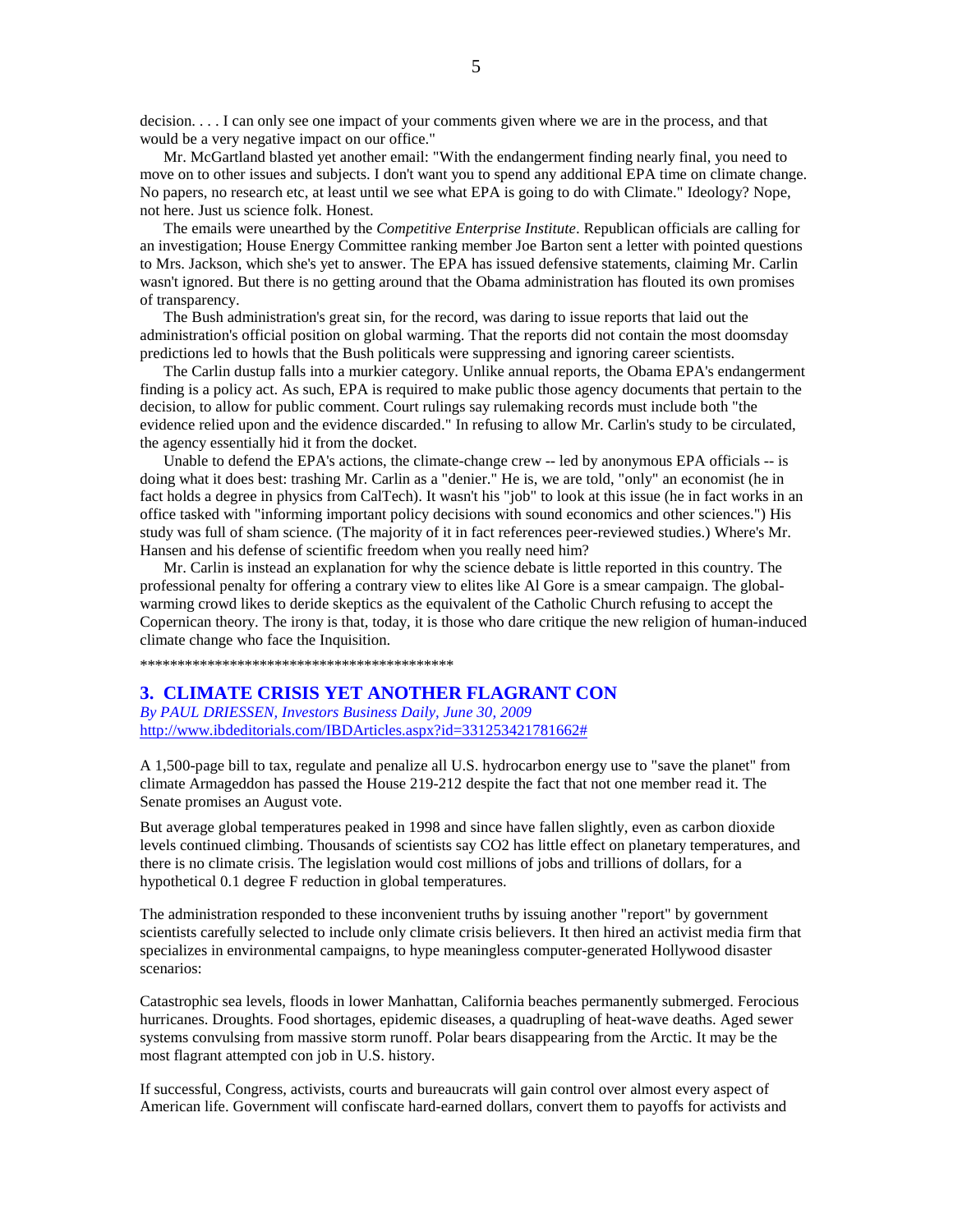companies that get on the climate-crisis bandwagon, consign uncooperative companies to oblivion, impose eco-tariffs on imports, restrict access to energy, and inflict soaring costs on families, industry and transportation.

The sham "report" conflates and confuses human activities and emissions with powerful natural forces that have caused major and minor climate changes and weather anomalies since the dawn of time. It relies on conjecture, conformist thinking and conspicuous elimination of contrary, skeptical, realist scientists and studies that do not support climate cataclysm conjecture.

The authors "largely ignored" critical comments to earlier drafts and made the final version "even more alarmist," says Joseph D'Aleo, first director of meteorology at the Weather Channel and ex-chairman of the American Meteorological Society's Weather Analysis and Forecasting Committee.

The report "misrepresents my own work," says University of Colorado environmental studies professor Roger Pielke, Jr. It makes claims that aren't supported by citations provided, relies on analyses that were never peer reviewed, ignores peer-reviewed studies that reach opposite conclusions from those proclaimed by the report, and cites papers that don't support conclusions.

The report also relies heavily on surface temperature data from monitoring stations located next to parking lots and air conditioning exhaust ports — falsely skewing temperature records upward. It relies on long chains of assumptions and speculation, but provides little supporting evidence.

An even more egregious miscarriage of science is its reliance on worst-case scenarios conjured up by computer models. These climate models have never been validated by actual observations, notes Prof. Robert Carter of the Marine Geophysical Laboratory at Australia's James Cook University. "Modeling results are interesting — but worthless for setting public policy," Carter says. But that's exactly how they're used.

Sure, it's conceivable that Antarctica could melt, causing sea levels to rise 20 feet, as Al Gore and the government con-artists suggest. Greenhouse gases would merely have to increase average annual Antarctic temperatures from —50 F today to +40 F for a few centuries to melt 200,000 cubic miles of South Pole icecaps. That may be as likely as having the planet overrun by T-rexes cloned from DNA in fossilized mosquitoes. But it's conceivable. And in the realm of global warming politics, that's all that matters.

As one activist group put it: "The task . . . is not to persuade by rational argument." It is "to work in a more shrewd and contemporary way, using subtle techniques of engagement. The 'facts' need to be treated as being so taken-for-granted that they need not be spoken." The strategy is to treat "climate-friendly activity as a brand that can be sold. This is the route to mass behavior change."

If the congressional, administration and activist conspirators behind this deceit were in the private sector peddling bogus drugs, rather than bogus science — they'd be convicted of fraud. Instead, they'll probably get bonus checks. It's time to tell Congress: No more con jobs and tax hikes.

*Driessen is senior policy adviser for the Committee For A Constructive Tomorrow and Congress of Racial Equality*.

\*\*\*\*\*\*\*\*\*\*\*\*\*\*\*\*\*\*\*\*\*\*\*\*\*\*\*\*\*\*\*\*\*\*\*\*\*\*\*\*\*\*\*\*\*\*\*

### **4. NO CLIMATE DEBATE? YES, THERE IS**

*by Jeff Jacoby The Boston Globe July 1, 2009*  http://www.jeffjacoby.com/5782/no-climate-debate-yes-there-is

IN HIS weekly address on Saturday, President Obama saluted the House of Representatives for passing Waxman-Markey, the gargantuan energy-rationing bill that would amount to the largest tax increase in the nation's history. It would do so by making virtually everything that depends on energy -- which is virtually everything -- more expensive.

The president didn't describe the legislation in those terms on Saturday, but he made no bones about it last year. In an interview with the San Francisco Chronicle in January 2008, he calmly explained how cap-andtrade -- the carbon-dioxide rationing scheme that is at the heart of Waxman-Markey -- would work: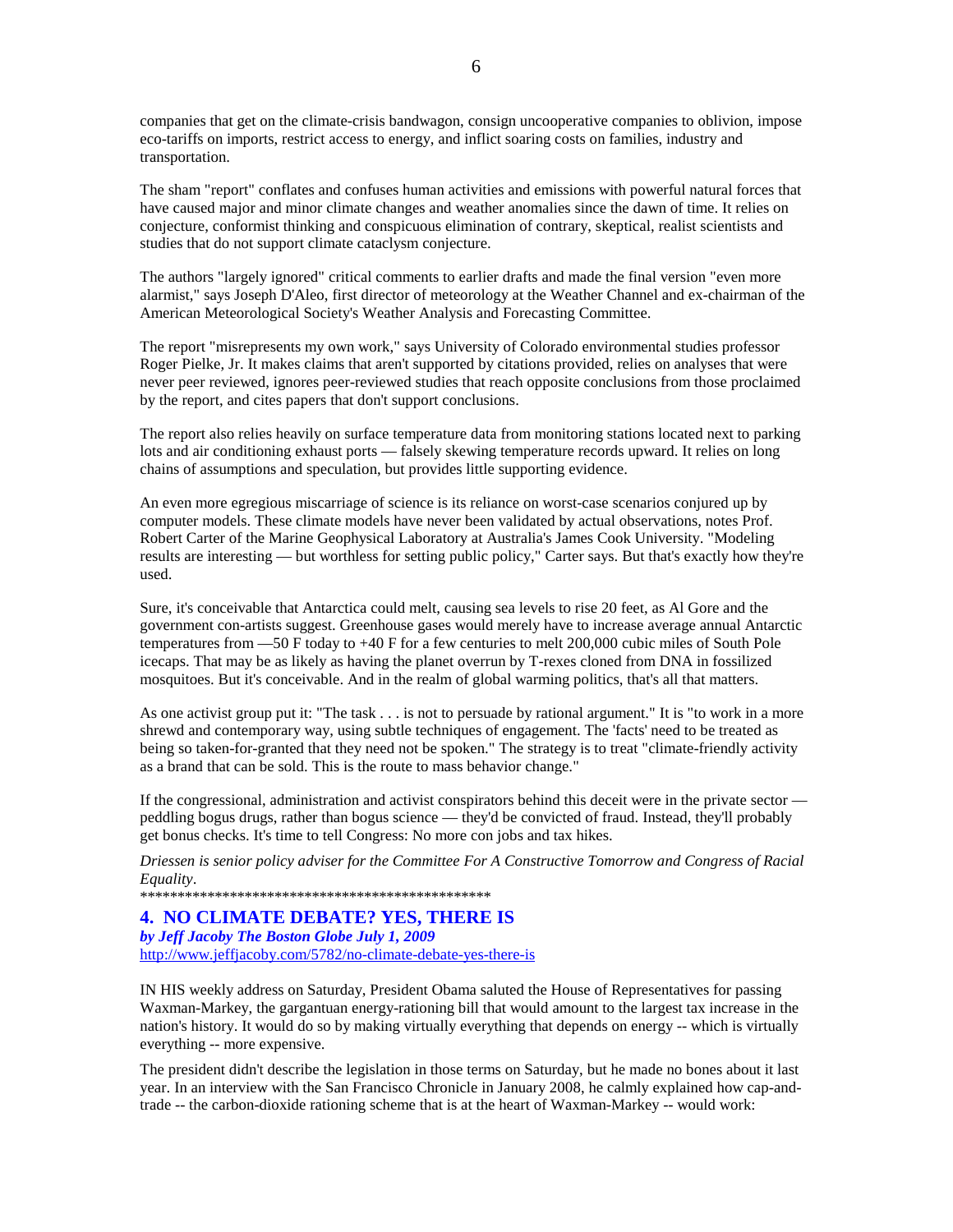*"Under my plan of a cap-and-trade system, electricity rates would necessarily skyrocket . . . because I'm capping greenhouse gases, coal power plants, natural gas, you name it. . . . Whatever the plants were,* whatever the industry was, they would have to retrofit their operations. That will cost money, and they will *pass that [cost] on to consumers."* 

In the same interview, Obama suggested that his energy policy would require the ruin of the coal industry. "If somebody wants to build a coal-fired plant, they can," he told the Chronicle. "It's just that it will bankrupt them, because they are going to be charged a huge sum for all that greenhouse gas that's being emitted."

The justification for inflicting all this financial misery, of course, is the onrushing catastrophe of humaninduced global warming -- a catastrophe that can be prevented only if we abandon the carbon-based fuels on which most of the prosperity and productivity of modern life depend. But what if that looming catastrophe isn't real? What if climate change has little or nothing to do with human activity? What if enacting cap-and-trade means incurring excruciating costs in exchange for infinitesimal benefits?

Hush, says Obama. Don't ask such questions. And don't listen to anyone who does. "There is no longer a debate about whether carbon pollution is placing our planet in jeopardy," he declared in his Saturday remarks. "It's happening."

No debate? The president, like Humphrey Bogart, must have been misinformed. The debate over global warming is more robust than it has been in years, and not only in America. "In April, the Polish Academy of Sciences published a document challenging man-made global warming," Kimberly Strassel noted in The Wall Street Journal the other day. "In France, President Nicolas Sarkozy wants to tap Claude Allegre to lead the country's new ministry of industry and innovation. Twenty years ago Allegre was among the first to trill about man-made global warming, but the geochemist has since recanted. . . . Norway's Ivar Giaever, Nobel Prize winner for physics, decries it as the 'new religion.'"

Closer to home, the noted physicist Hal Lewis (emeritus at the University of California, Santa Barbara) emails me a copy of a statement he and several fellow scientists, including physicists Will Happer and Robert Austin of Princeton, Laurence Gould of the University of Hartford, and climate scientist Richard Lindzen of MIT, have sent to Congress. "The sky is not falling," they write. Far from warming, "the Earth has been cooling for 10 years" -- a trend that "was not predicted by the alarmists' computer models."

Fortune magazine recently profiled veteran climatologist John Christy, a lead author of the 2001 Intergovernmental Panel on Climate Change report and co-author of the American Geophysical Union's 2003 statement on climate change. With his green credentials, Fortune observed, Christy is the warmmongers' "worst nightmare -- an accomplished climate scientist with no ties to Big Oil who has produced reams and reams of data that undermine arguments that the earth's atmosphere is warming at an unusual rate and question whether the remedies being talked about in Congress will actually do any good."

No one who cares about the environment or the nation's economic well-being should take it on faith that climate change is a crisis, or that drastic changes to the economy are essential to "save the planet." Hundreds of scientists reject the alarmist narrative. For non-experts, a steadily-widening shelf of excellent books surveys the data in laymen's terms and exposes the weaknesses in the doomsday scenario -- among others, Climate Confusion by Roy W. Spencer, Climate of Fear by Thomas Gale Moore, Taken by Storm, by Christopher Essex and Ross McKitrick, and Unstoppable Global Warming: Every 1,500 Years, by S. Fred Singer and Dennis Avery.

If the case for a war on carbon dioxide were unassailable, no one would have to warn against debating it. The 212 House members who voted against Waxman-Markey last week plainly don't believe the matter is settled. They're right.

\*\*\*\*\*\*\*\*\*\*\*\*\*\*\*\*\*\*\*\*\*\*\*\*\*\*\*\*\*\*\*\*\*\*\*\*\*\*\*\*\*\*\*\*\*\*\*\*\*\*\*\*\*\*\*\*\*\*

### **5. SCIENTISTS DUEL WITH LETTERS ON GLOBAL WARMING**

*E. Calvin Beisner, National Spokesman, Cornwall Alliance for the Stewardship of Creation, July 1, 2009*

On June 19, the Woods Hole Research Center released an open letter from scientists to the President and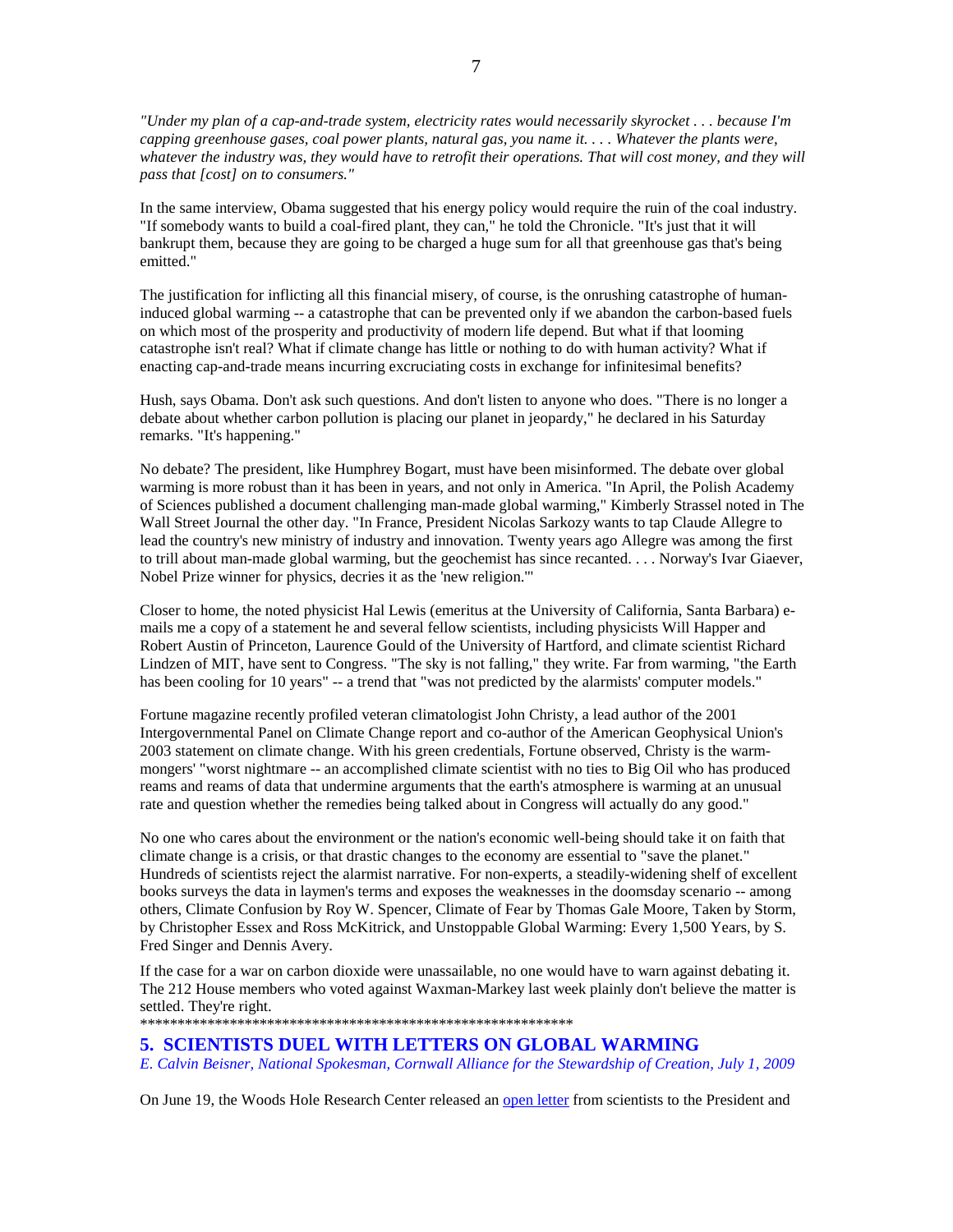members of Congress calling for "strong leadership" to avert "a rapidly developing global climatic catastrophe." The letter called for passage of the Waxman-Markey cap-and-trade bill then pending in the House, now passed and moving to the Senate.

But on July 1 another group of scientists released a letter in direct response, questioning the independence of the Woods Hole group because of ties with presidential science advisor John Holdren, "the same science advisor who has given us predictions of 'almost certain' thermonuclear war or eco-catastrophe by the year 2000, and many other forecasts of doom that somehow never seem to arrive on time."

Signed by physics professors Robert Austin and William Happer of Princeton, Laurence Gould of the U of Hartford, Harold Lewis of the University of California, Santa Barbara, meteorology professor Richard Lindzen of Massachusetts Institute of Technology, and U of VA environmental sciences professor and atmospheric physicist Fred Singer, the letter adds:

- Earth has been cooling for ten years;
- the present cooling was not predicted by the alarmists' computer models;
- legislation supported by the Woods Hole Letter "would cripple the US economy, putting us at a disadvantage compared to our competitors."

"For such drastic action," it continued, "it is only prudent to demand genuine proof that it is needed, not guesswork, and not false claims" that the evidence is clear and the debate is over.

The new letter concluded by warning, "Finally, climate alarmism pays well. Many alarmists are profiting from their activism. There are billions of dollars floating around for the taking, and being taken."

================================

http://climatedepot.com/a/1745/Scientists-Write-Open-Letter-to-Congress-You-Are-Being-Deceived-About-Global-Warming--Earth-has-been-cooling-for-ten-years

Scientists Write Open Letter to Congress: 'You Are Being Deceived About Global Warming' -- 'Earth has been cooling for ten years' *'Present cooling was NOT predicted by the alarmists' computer models, and has come as an embarrassment to them''*

\*\*\*\*\*\*\*\*\*\*\*\*\*\*\*\*\*\*\*\*\*\*\*\*\*\*\*\*\*\*\*\*\*\*\*\*\*\*\*\*\*\*

### **6. LETTER TO 'PHYSICS & SOCIETY' (AMERICAN PHYSICAL SOCIETY) July 2009**

### http://www.aps.org/units/fps/newsletters/200907/letters.cfm

In the January 2009 edition of *Physics & Society*, Robert Levine wrote a thoughtful letter objecting to the statement on climate change adopted by the APS Council on November 18, 2007. As an APS member I also strongly object to this statement. It is written below:

*Emissions of greenhouse gases from human activities are changing the atmosphere in ways that affect the Earth's climate. Greenhouse gases include carbon dioxide as well as methane, nitrous oxide and other gases. They are emitted from fossil fuel combustion and a range of industrial and agricultural processes.*

*The evidence is incontrovertible: Global warming is occurring. If no mitigating actions are taken, significant disruptions in the Earth's physical and ecological systems, social systems, security and human health are likely to occur. We must reduce emissions of greenhouse gases beginning now.*

*Because the complexity of the climate makes accurate prediction difficult, the APS urges an enhanced effort to understand the effects of human activity on the Earth's climate, and to provide the technological options for meeting the climate challenge in the near and longer terms. The APS also urges governments, universities, national laboratories and its membership to support policies and actions that will reduce the emission of greenhouse gases.*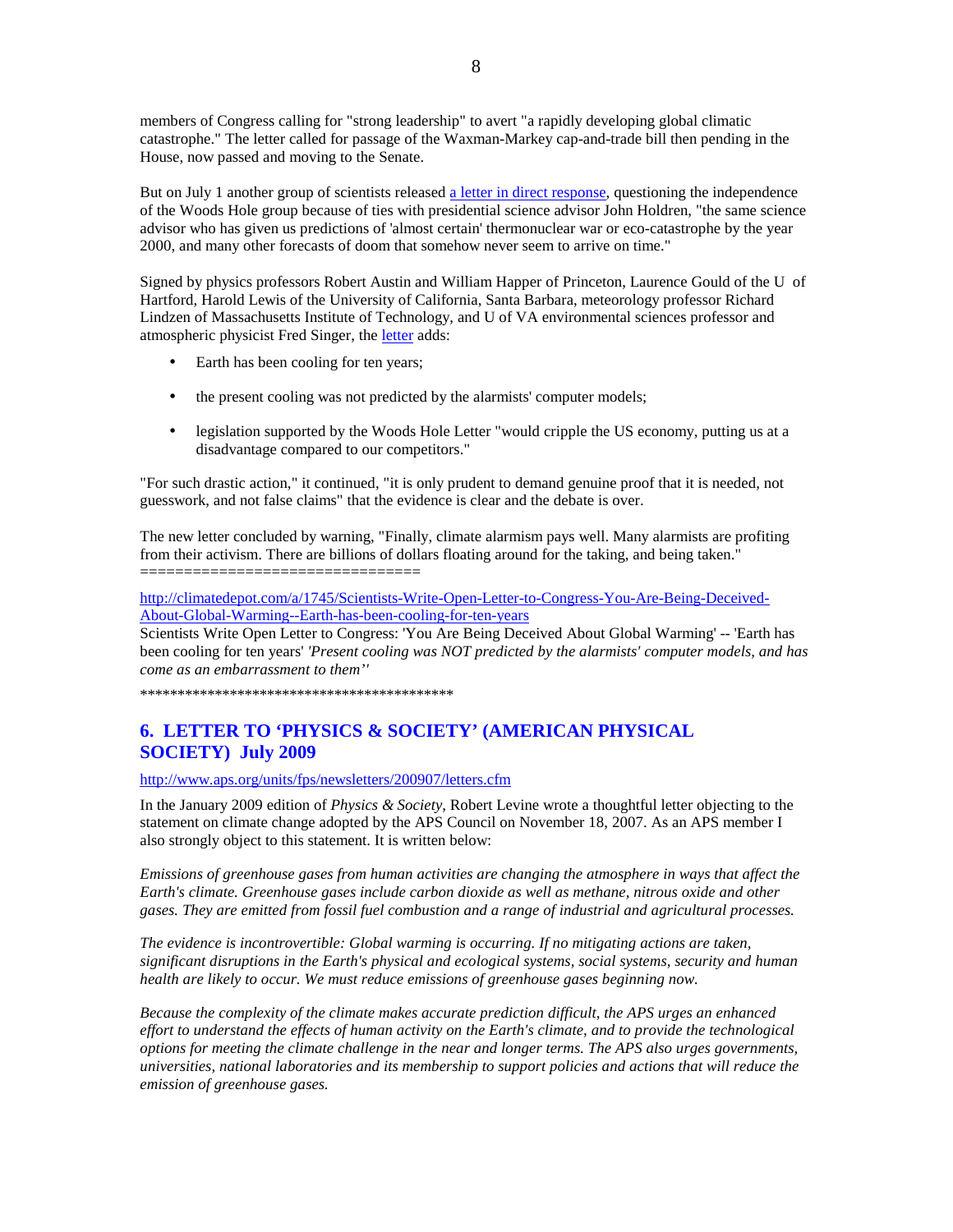It is mostly the second paragraph that I object to. Certainly for the past ten years, the assertion is demonstrably false; the earth's average temperature has remained about constant after a 30-year period during which the average temperature increased by about three quarters of a degree Fahrenheit. Secondly, the disruptions APS considers 'likely' are based almost entirely on models, simulations, and speculations, but are nearly devoid of any experimental justification. Can the APS really point to any existing trend, occurring today, which extrapolates to the sort of doom and gloom the second paragraph implies? The population of polar bears is increasing. Glaciers have been receding for at least the past 200 years. Ice in Greenland and the Antarctic is melting in some places and thickening in others. Humans are getting healthier, lifespan is increasing, and social systems persist (at least in the democracies). In fact, over the millennia of human civilization, warm periods have been beneficial, cold periods, harmful. Shouldn't we physicists consider today's empirical evidence as well as projections?

The paragraph then goes on to say "we must reduce the emission of greenhouse gases beginning now." Does the APS seriously believe that we can just give up carbon the way a smoker can just give up cigarettes? Civilization takes energy and lots of it. Right now, we get 85% of our energy from carbon-based sources. What does the APS propose to replace it with: solar panels, windmills, nuclear reactors? Can it make the case that this is scientifically and technically possible? Unquestionably, to eliminate carbon fuels and not replace them with equivalent energy is to end civilization as we know it. The APS statement completely ignores this vital truth.

As a middle ground between the APS statement and other statements that deny manmade contributions to global warming and climate change, I propose this statement:

*The issue of increased CO2 in the atmosphere and its effect on climate is an issue of increasing concern. A great deal of this CO2 comes from energy production. As physicists we realize that 85% of the world's energy comes from carbon-based fuel. We recognize that there is no economical substitute for this fuel on the scale required, and most likely will not be one for decades. While the APS certainly advocates conservation and improved efficiency, we recognize that as the world develops, it will need more energy, not less. We recognize the inextricable link between affordable energy and human well-being, good health, education and a clean environment. Finally we recognize that eliminating carbon-based fuel before a replacement fuel is ready on the required scale, at about the same price, constitutes at least as grave a threat to human civilization as global warming.*

*As physicists we understand the greenhouse effect. However, we also know that the earth's climate is extremely complicated and there is much more to it than the greenhouse effect. Other scientists understand this better than we do. The American Meteorological Society has come out with two statements of concern, in 2003 and 2007. Each statement emphasizes risks of increasing CO2 accumulation in the atmosphere, but each also mentions that there are great uncertainties. Each points out that much more is needed in theory, simulation and measurement. The 2007 statement even mentions that there could be benefits to global warming, and points out that while ice is melting in some parts of Greenland and Antarctica, it is thickening in other parts.*

*In 2005 the presidents of the Academies of Science of 11 countries jointly signed a letter expressing concern over CO2 accumulation in the atmosphere and global warming . However, they emphasized adaptation as well as prevention. Also, unlike the more dire predictions, they foresee a sea level rise of 10- 90 cm during the 21st century.*

*As regards the science of global warming, APS supports the 2003 and 2007 statements of the American Meteorological Society and the statement of the 11 academy presidents.*

I hope that Robert Levine's letter, and this letter stimulate much-needed discussion in the APS as to what our appropriate role in this issue should be. Most of all, I hope the APS puts out a new statement more scientifically defensible and more balanced in its conclusions and recommendations.

*Wallace Manheimer (retired from U.S. Naval Research laboratory)* 

\*\*\*\*\*\*\*\*\*\*\*\*\*\*\*\*\*\*\*\*\*\*\*\*\*\*\*\*\*\*\*\*\*\*\*\*\*\*\*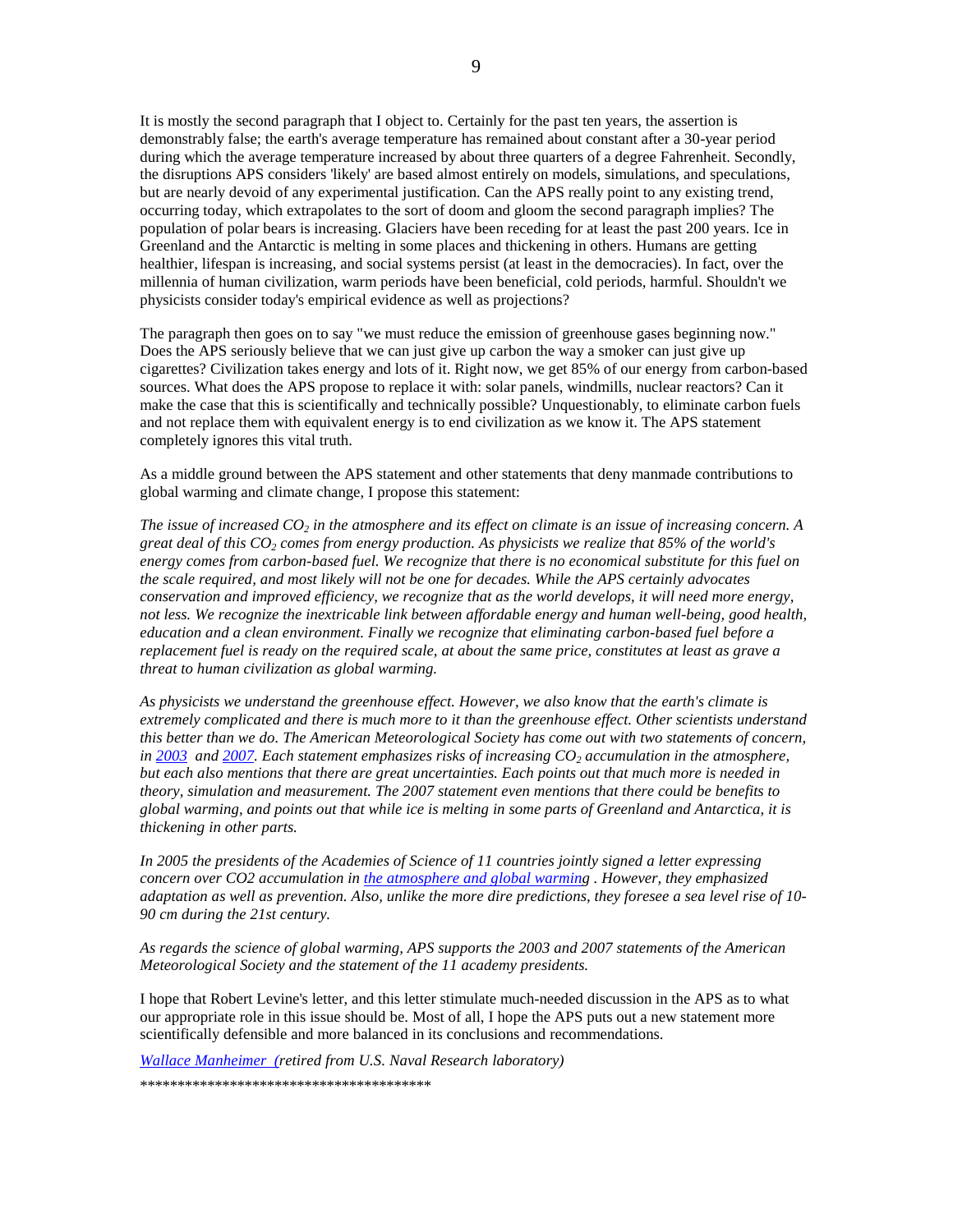### **7. DUE DILIGENCE ON GLOBAL WARMING SCIENCE IN AUSTRALIA**

### *By Prof. Bob Carter, David Evans, Stewart Franks, Bill Kininmonth*

You will have heard on the news over the last 3 weeks of the activities of Senator Steve Fielding in Australia. He is an independent cross-bench senator who holds a casting vote over the passage of the Australian ETS (Emission Trading Scheme, termed the Carbon Pollution Reduction Scheme).

 After attending the Heartland-3 climate conference in Washington in early June this year, he returned to Australia and asked Climate Minister Penny Wong three simple questions about climate change. The Minister replied, first in a meeting at which her Chief Scientist (Penny Sackett) and departmental science adviser (Will Steffen) presented a briefing paper, and secondly in writing.

 Senator Fielding then asked his advisory scientists Bob Carter, David Evans, Stewart Franks and Bill Kininmonth to perform an audit of the Minister's replies to his questions. Copies of Senator Fielding's original questions, Minister Wong's written reply, and other papers relevant to the matter are available for download from: <http://joannenova.com.au/global-warming/the-wong-fielding-meeting-on-globalwarming-documents/>

 And Senator Fielding's summary of the results of his discussions with Minister Wong can be found here: http://www.stevefielding.com.au/climate\_change/.

The Due Diligence Paper has been released publicly by Senator Fielding's office today (July 3). It shows, first, that the Minister and her Department have largely been unable to answer the questions that they were asked. And, second, that the Australian Department of Climate Change has little capacity to assess the science of global warming in an expert, knowledgeable and independent way.

We believe that this is the first time recently that a member of a western parliament has released a public document that makes an independent science assessment of the danger of human-caused global warming (as promulgated by the IPCC), thereby demonstrating (i) the lack of empirical evidence that carbon dioxide emissions are damaging to the environment, and (ii) that ETS are unnecessary.

 However, though raising the issue in parliamentary context may be new, our general conclusions are most certainly not. For many other qualified scientists have reached them too; for example, the two independent assessments that have been provided recently by Craig Idso and Fred Singer (NIPCC) http://www.nipccreport.org/, and Alan Carlin (EPA): <http://cei.org/news-release/2009/06/25/cei-releasesglobal-warming-study-censored-epa>

 Given the large costs and the industrial and social disruption that established ETS are already causing for example in Europe -- and which will be added to greatly should similar bills pass parliament in Canada, Australia, N.Z., USA and elsewhere -- we ask for your help in giving our Due Diligence document wide promulgation.

The major conclusions of the science audit team were:

====================================

•Global temperatures have remained steady since 1998, despite a 5% increase in atmospheric carbon dioxide

•No strong evidence exists that human carbon dioxide emissions are causing, or are likely to cause, dangerous warming on top of natural trends

•No scientific consensus exists

"The *'Independent Due Diligence Report'* highlights a number questions which needed to be answered before Australia should think about voting on an emission trading scheme," Senator Fielding said. The full *'Independent Due Diligence Report'* can be seen at http://www.stevefielding.com.au/climate\_change/

Due Diligence on Minister Wong's Climate Answers *Prof. Bob Carter, David Evans, Stewart Franks & Bill Kininmonth* 

Minister Wong's responses to Senator Fielding's climate questions have provided the opportunity for an independent audit of Australia's scientific justification for proceeding with emissions trading legislation.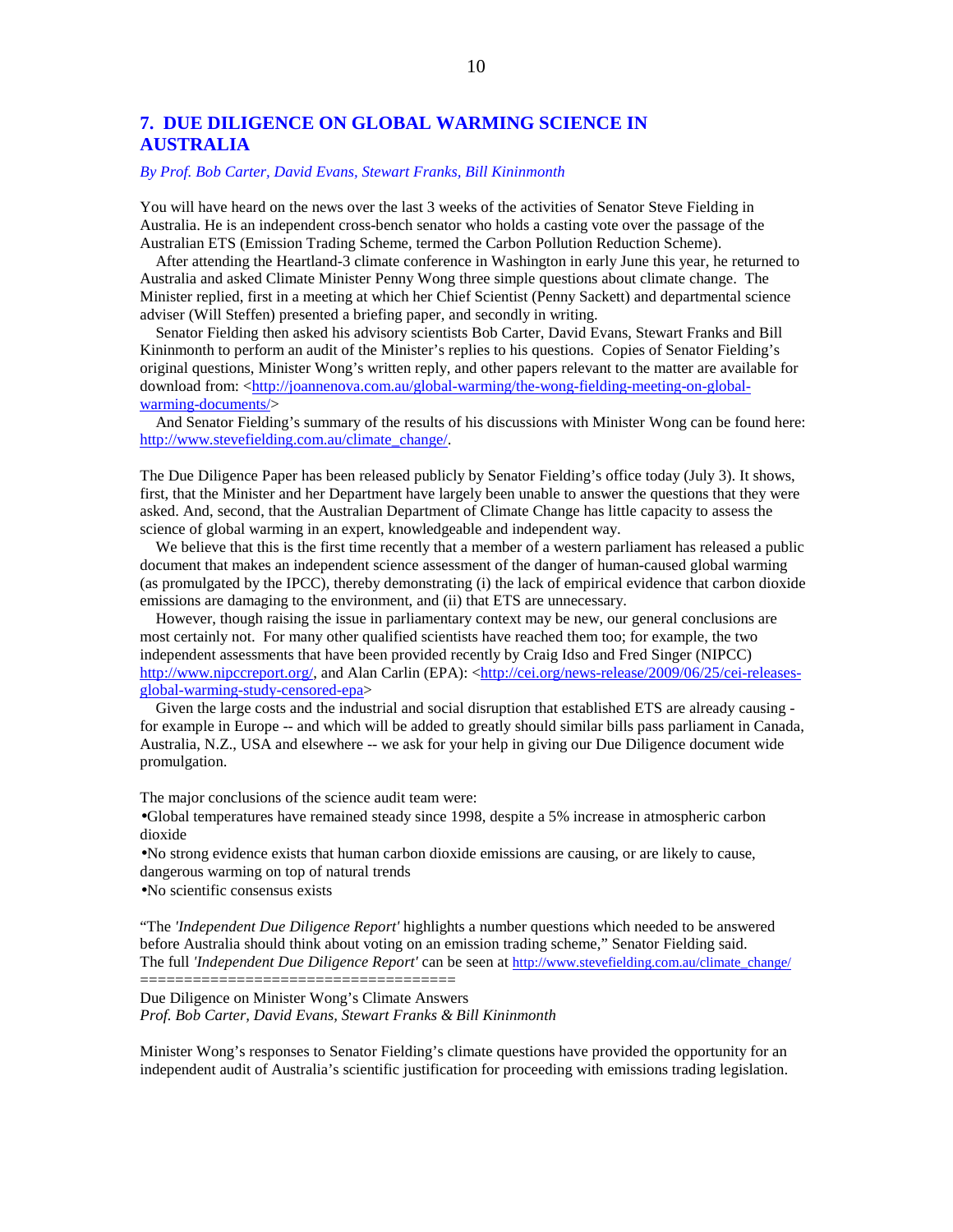Time constraints necessitated that our audit be selective. Nonetheless, we provide in the attached report a preliminary due diligence assessment of the Minister's response, and therefore of the IPCC advice upon which the government has shaped its climate legislation.

 Senator Fielding's summary of the results of his discussions with Minister Wong can be found here: http://www.stevefielding.com.au/climate\_change/. And a full set of relevant documents are posted here: http://joannenova.com.au/global-warming/the-wong-fielding-meeting-on-global-warming-documents/.

 Our conclusion is that, in responding to the questions posed by Senator Fielding, the Minister has failed to provide any evidence that human carbon dioxide emissions are causing dangerous global warming.

 Beyond that, it is evident that the whole IPCC case for dangerous warming is irredeemably flawed, because it rests on speculative computer modelling and lacks empirical support in fundamental areas.

 We recommend, therefore, that a commission of enquiry be convened in Australia to hear the arguments for and against a dangerous human influence on climate in a strictly evidence-based setting.

Our conclusions regarding a lack of evidence for dangerous human-caused warming are similar to those contained in two other recent, independent reviews: (i) the comprehensive report of the Nongovernmental International Panel on Climate Change (NIPCC), and (ii) an internal audit report by the U.S. Environmental Protection Agency (EPA). These documents can be accessed at:

http://www.nipccreport.org/

http://wattsupwiththat.com/2009/06/27/released-the-censored-epa-document-final-report

#### Our conclusions are:

*(i) that whilst recent increases in greenhouse gases play a minor radiative role in global climate, no strong evidence exists that human carbon dioxide emissions are causing, or are likely to cause, dangerous global warming;* 

*(ii) that it is unwise for government environmental policy to be set based upon monopoly advice, and especially so when that monopoly is represented by an international political (not scientific) agency; and (iii) that the results of implementing emissions trading legislation will be so costly, troublingly regressive, socially divisive and environmentally ineffective that Parliament should defer consideration of the CPRS bill and institute a fully independent Royal Commission of enquiry into the evidence for and against a dangerous human influence on climate.* 

We add, with respect to (iii), that the scientific community is now so polarised on the controversial issue of dangerous global warming that proper due diligence on the matter can only be achieved where competent scientific witnesses are cross-examined under oath and under strict rules of evidence. \*\*\*\*\*\*\*\*\*\*\*\*\*\*\*\*\*\*\*\*\*\*\*\*\*\*\*\*\*\*\*\*\*\*\*\*\*\*\*\*\*\*\*\*\*

### **8. THE STIMULUS BILL #2:**

#### **Rep. Kaptur gets \$3.5 billion sweetener in climate bill**

*By Tom Burch < thomasburch@comcast.net>* 

When House Democratic leaders were rounding up votes Friday for the massive climate-change bill, they paid special attention to their colleagues from Ohio who remained stubbornly undecided. They finally secured the vote of one Ohioan, veteran Democratic Rep. Marcy Kaptur of Toledo, the old-fashioned way. They gave her what she wanted - a new federal power authority, similar to Washington state's Bonneville Power Administration, stocked with up to \$3.5 billion in taxpayer money available for lending to renewable energy and economic development projects in Ohio and other Midwestern states.

 House Energy and Commerce Chairman Henry A. Waxman, California Democrat, included the Kaptur project in a 310-page amendment to the legislation unveiled at 3 a.m. Friday, just hours before the bill was to be debated on the House floor.

 Miss Kaptur trumpeted her handiwork on her congressional Web site. She said the new federal authority would bring new economic development to Ohio and the struggling Great Lakes region "When she saw this coming down the pike, she saw an opportunity to attach something she's kicked around for a long time," Mr. Fought said. The inclusion of the program in the legislation, he added, "made it possible for her to entertain voting for the bill."

 In other words, a law is GOOD and should be supported - as long as others pay the penalties that go hand-in-hand with punitive-type laws and as long as others, not you or your constituents, bear the brunt of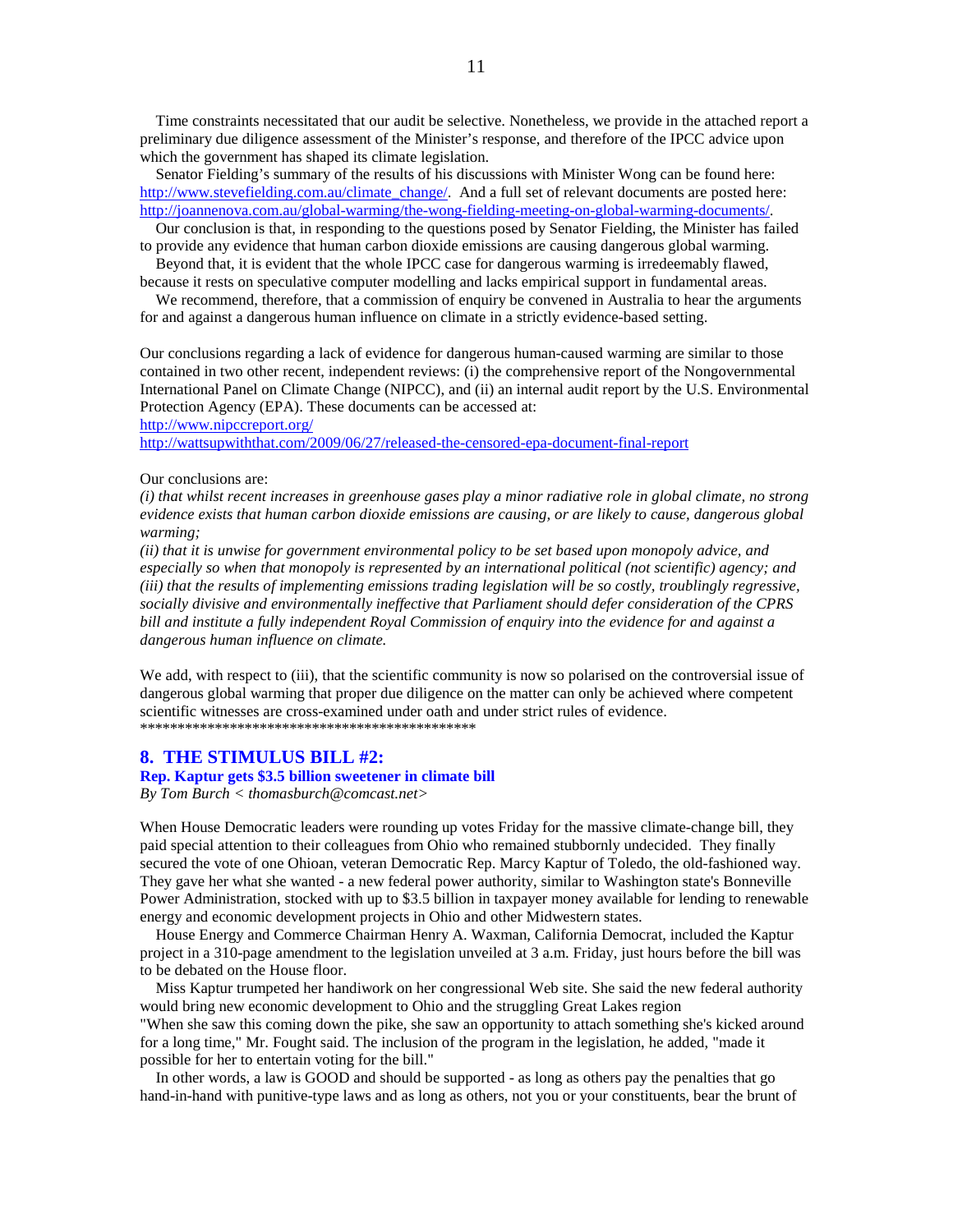the cost of oppressive laws that undermine the overall national economy.

Ladies and gentlemen, I give you our next Nobel Prize winner. What citizenship!!!

### Civics Lesson: Course Instruction, Discussion and Problem:

- A 2008 US population: 304,000,000
- B Cost of buying vote of Rep Marcy Kaptur (D-Ohio) for support of cap-and-trade bill: \$3,500.000,000
- C Payer Agent: Barack Obama, Nancy Pelosi
- D Payer: 59% of those US taxpayers who actually do pay taxes
- E -- American taxpayers (including those of family units) actually paying into the US Tax System and supporting Federal expenditures = 183,000,000
- F Cost of buying the vote of Rep Kaptur to support cap-and-trade bill to a 4-person, taxpaying American family  $= $76$

================================================

### **Discussion of W-M**

http://www.washingtonpost.com/wp-

srv/community/groups/index.html?plckForumPage=ForumDiscussion&plckDiscussionId=Cat%3aa70e339 6-6663-4a8d-ba19-e44939d3c44fForum%3a5543a34c-af92-4736-b81b-4aad0ab02e2eDiscussion%3a30250043-99ed-48a0-b24c-2449bd204893 ================================================

### **Enron's Ken Lay would have been proud of Waxman-Markey: by Rob Bradley**  http://masterresource.org/?p=3479

=================================================

**W-M bill will hit the poor. An important analysis in Roll Call (July 1) by Robert Zubrin**  http://www.rollcall.com/news/36393-1.html \*\*\*\*\*\*\*\*\*\*\*\*\*\*\*\*\*\*\*\*\*\*\*\*\*\*\*\*\*\*\*\*\*\*\*\*\*\*\*\*\*\*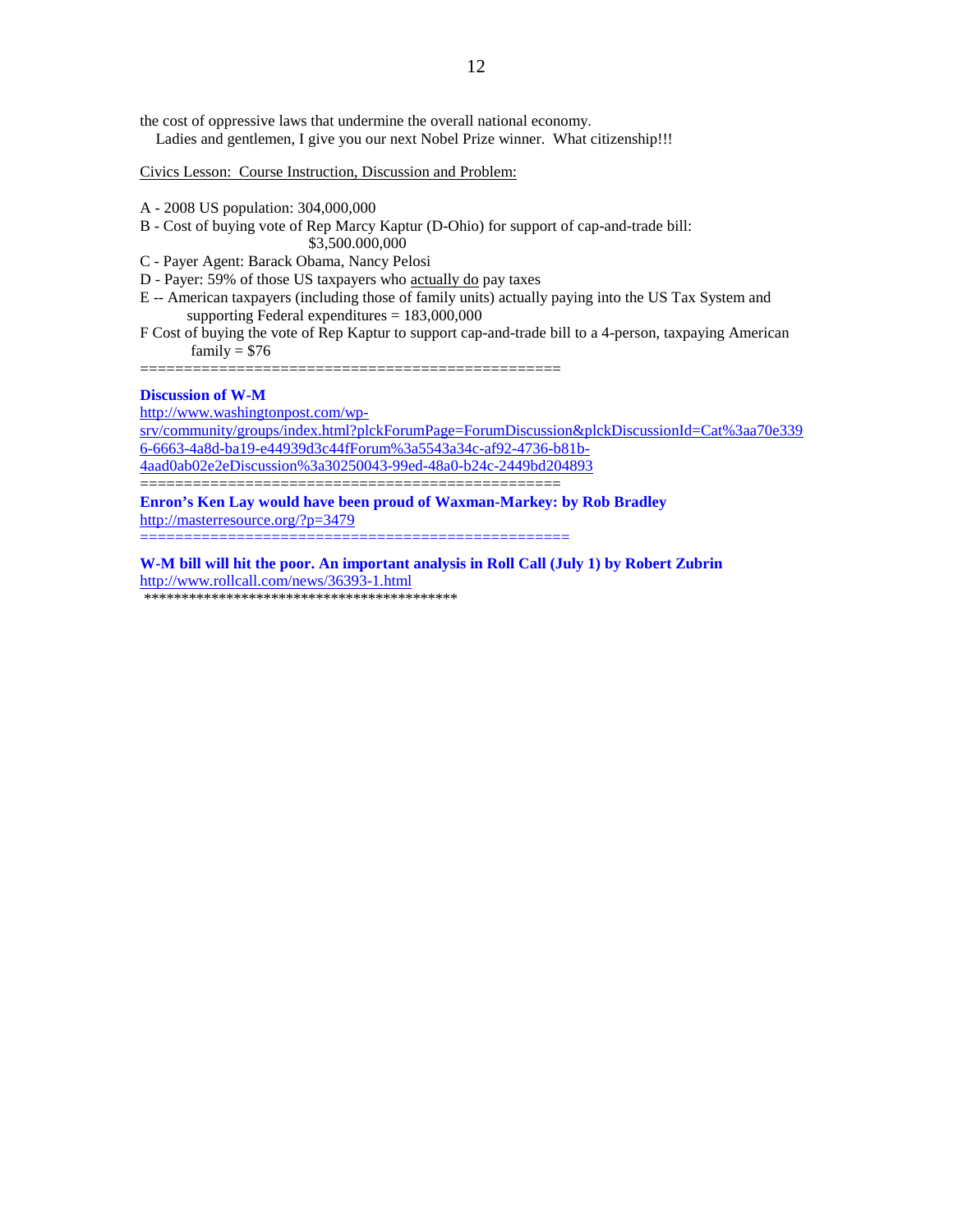### **9. GARDEN OF PIGGISH DELIGHTS:**

**Waxman-Markey is part power-grab, part enviro-fantasy. Here are 50 reasons to stop it. http://article.nationalreview.com/?q=YTc1MmVhMGYxY2UzNzAwMTJlODBjZjg2NDJjNmM2MWE=**

*By Stephen Spruiell & Kevin Williamson,* National Review Online, J*uly 02, 2009.* 

The stimulus bill was the legislative equivalent of the famous cantina scene from Star Wars, an eyepopping collection of the freakish and exotic, gathered for dubious purposes. The Waxman-Markey capand-trade bill, known as ACES (the American Clean Energy and Security Act), is more like the third panel in Hieronymus Bosch's Garden of Earthly Delights — a hellscape that disturbs the sleep of anybody who contemplatess it carefully.

Two main things to understand about Waxman-Markey: First, it will not reduce greenhouse-gas emissions, at least not at any point in the near future. The inclusion of carbon offsets, which can be manufactured out of thin air and political imagination, will eliminate most of the demands that the legislation puts on industry, though in doing so it will manage to drive up the prices consumers pay for every product that requires energy for its manufacture —" which is to say, for everything. Second, it represents a worse abuse of the public trust and purse than the stimulus and the bailouts put together. Waxman-Markey creates a permanent new regime in which environmental romanticism and corporate welfare are mixed together to form political poison. From comic bureaucratic power grabs (check out the section of the bill on candelabras) to the creation of new welfare programs for Democratic constituencies to, above all, massive giveaways for every financial, industrial, and political lobby imaginable, this bill would permanently deform American politics and economic life.

The House of Representatives, famously, did not read this bill before passing it, which is testament to either Nancy Pelosi's managerial incompetency or her political wile, or possibly both. If you take the time to read the legislation, you'll discover four major themes: special-interest giveaways, regulatory mandates unrelated to climate change, fanciful technological programs worthy of The Jetsons, and assorted left-wing wish fulfillment. We cannot cover every swirl and brushstroke of this masterpiece of misgovernance, but here's a breakdown of its 50 most outrageous features.

### SPECIAL-INTEREST SOPS

1. The big doozy: Eighty-five percent of the carbon permits will not be sold at auction — they will be given away to utilityy companies, petroleum interests, refineries, and a coterie of politically connected businesses. If you're wondering why Big Business supports cap-and-trade, that's why. Free money for business, but higher energy prices for you.

2. The sale of carbon permits will enrich the Wall Street investment bankers whose money put Obama in the White House. Top of the list: Goldman Sachs, which is invested in carbon-offset development and carbon permissions. CNN reports:

Less than two weeks after the investment bank announced it would be laying off 10 percent of its staff, \*\*\*Goldman Sachs confirmed that it has taken a minority stake in Utah-based carbon offset project developer Blue Source LLC. . . . "Interest in the pre-compliance carbon market in the U.S. is growing rapidly," said Leslie Biddle, Head of Commodity Sales at Goldman, "and we are excited to be able to offer our clients immediate access to a diverse selection of emission reductions to manage their carbon risk."

3. With its rich menu of corporate subsidies and special set-asides for politically connected industries, Waxman-Markey has inspired a new corporate interest group, USCAP, the United States Climate Action Partnership — the group largely responsible foor the fact that carbon permits are being given away like candy at Christmas rather than auctioned. And who is lined up to receive a piece of the massive wealth transfer that Waxman-Markey will mandate? Canada Free Press lists:

Alcoa, American International Group (AIG) which withdrew after accepting government bailout money, Boston Scientific Corporation, BP America Inc., Caterpillar Inc., Chrysler LLC (which continues to lobby with taxpayer dollars), ConocoPhillips, Deere & Company, The Dow Chemical Company, Duke Energy,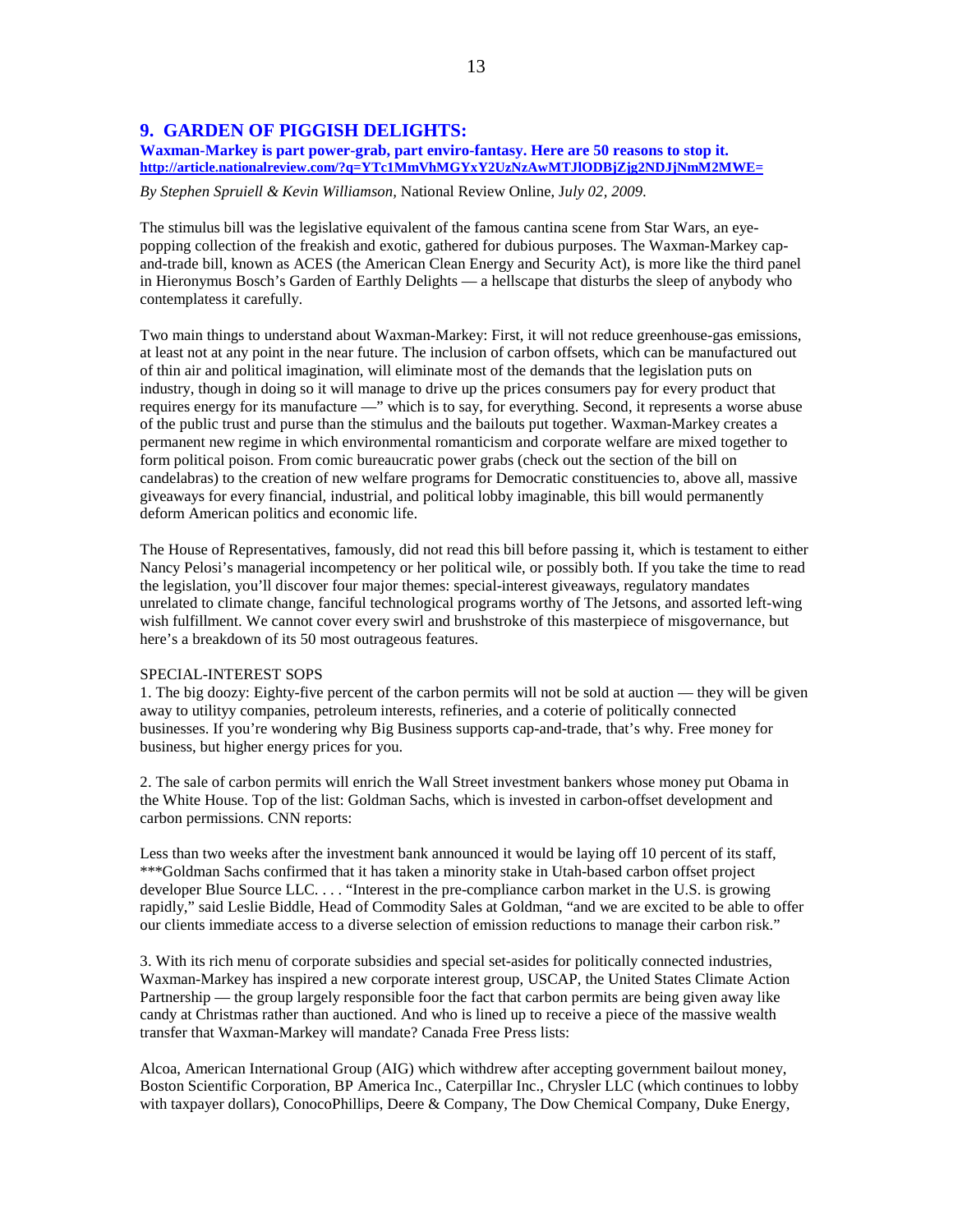DuPont, Environmental Defense, Exelon Corporation, Ford Motor Company, FPL Group, Inc., General Electric, General Motors Corp. (now owned by the Obama administration), Johnson & Johnson, Marsh, Inc., National Wildlife Federation, Natural Resources Defense Council, The Nature Conservancy, NRG Energy, Inc., Pepsico, Pew Center on Global Climate Change, PG&E Corporation, PNM Resources, Rio Tinto, Shell, Siemens Corporation, World Resources Institute, Xerox Corporation.

One major group of recipients of the free money being given to industry in the form of carbon permits are the electric utilities, represented in Washington by the Edison Electric Institute. Along with the coal and steel businesses, the utilities are positioned to receive a huge portion of the carbon permits — some of which will be disguised as measures for consumers — and have become one of the nation's highestspending lobbbies, working to ensure that their interests are served by cap-and-trade.

4. To the extent that the allowances actually generate government revenue, that money is going to be used for fraud-inviting projects of dubious environmental or economic value. Example: Some allowance money will be used to "build capacity to reduce deforestation in developing countries experiencing deforestation, including preparing developing countries to participate in international markets for international offset credits for reduced emissions from deforestation." What are the chances of that being abused?

5. In addition to the permits, the bill also allows for the creation of "offsets" — the medieval-style indulgences of the carbon-footprint world. In fact, nearly all of Waxman-Markey's carbon-reduction targets can be met with offsets alone through 2050, meaning decades before any actual reduction of greenhouse gases is required. That means huge new expenses for small businesses and consumers in return for basically zero environmental improvement. And how does one earn an offset to sell? Get a farm and cash in through such methods as, and we quote, "improved manure management," "reduced tillage/no-tillage," or "afforestation of marginal farmlands." Translation: Plant some trees around the house and claim some extra credits on the land the government may already be paying you not to farm. And do a better job of handling your B.S." but you'll never do as good a job on that one as the authors of Waxman-Markey.

6. Because the cap-and-trade regime will disadvantage domestic refineries vis-Ã -vis foreign competitors, such as India's powerhouse Reliance Industries, Waxman-Markey is attempting to buy them off with free permits — 2 percent of the national total will go to domestic refineries, at no cost.

7. Agribusiness is exempted from cap-and-trade controls, but the farm lobby will be given permits to sell and to profit from anyway. All carrot, no stick — precisely what this powerful industry lobby is accustomed to receiving from Washington.

8. Waxman-Markey strips the EPA of its oversight role when it comes to managing the offsets associated with American farms. At the behest of Cargill and other big players in the farm lobby, oversight will be entrusted to the USDA — basically a wholly owned subsidiary of the aagriculture cartel, one of America's most rapacious special-interest groups, which already is stuffed with subsidies and sops.

9. Waxman-Markey directs the EPA to ignore the real environmental impact of ethanol and other biofuels. The gigantic subsidies lavished on the farm lobby through the ethanol program encourage farmers to clear forest land to plant corn — a net environmental loss that the use of ethanol does nothing to offset. An earlier version of the legislation that would have accounted for land-use changes was altered at the farm lobby's demand. Now, the EPA will be forbidden to rain the same pain on the ethanol gang that it's going to rain on the rest of the economy — a minimum of five years (ahem) "study" is required before a ruling on whether ethanol should be treated the same as any other fuel, and the EPA, USDA, and Congress all must agree to act before Big Corn reaps what Waxman-Markey sows.

10. Rural electrical cooperatives are demanding that the offsets be awarded in proportion to historic emissions, and they probably will prevail. This means that high-polluting generators, such as the coal-fired plants typical of electric co-ops' members, will be rewarded because they pollute more, while cleaner producers, such as those using nuclear and hydroelectric power, will be penalized.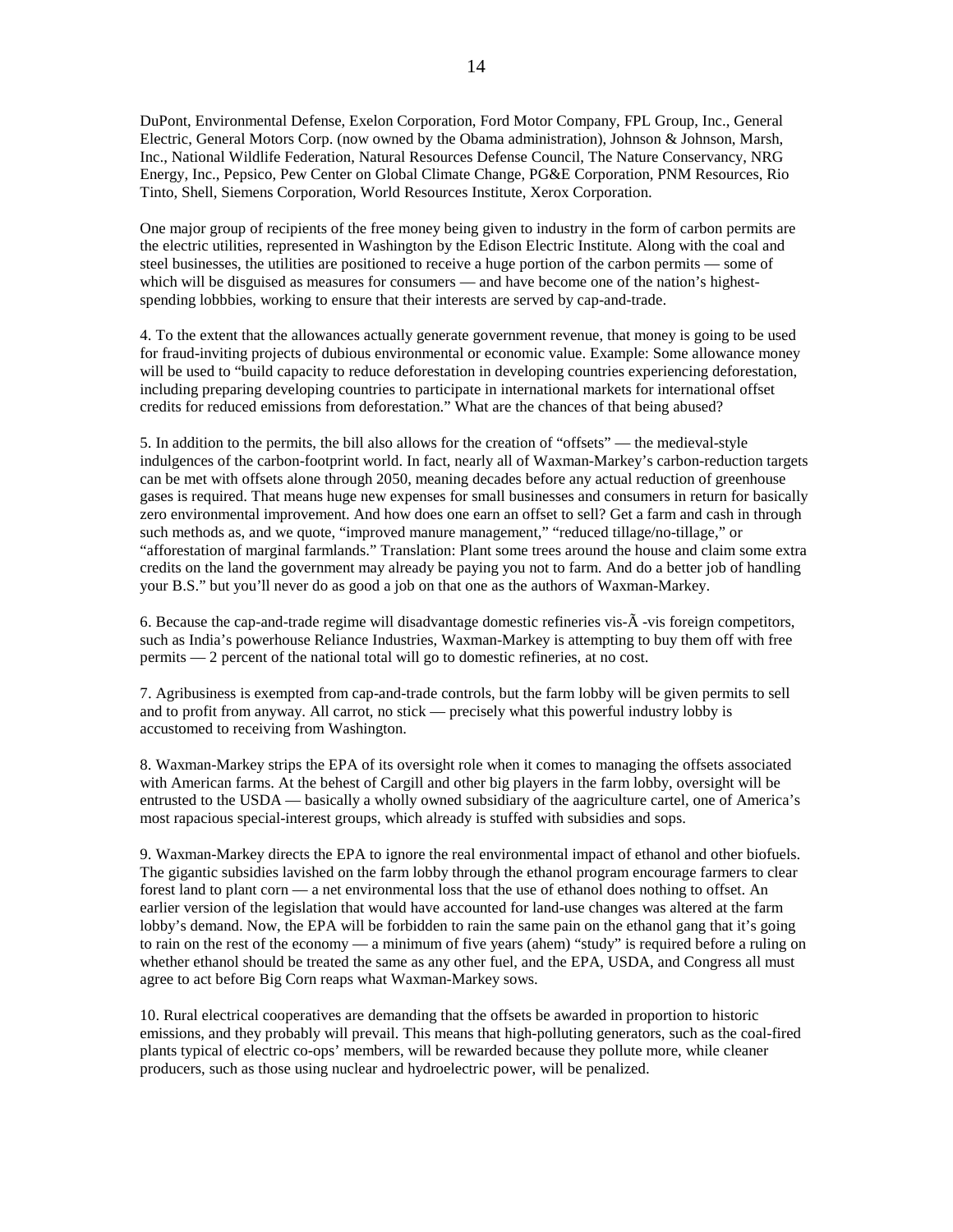11. The farm lobby will be rewarded for practices that do little or nothing to reduce greenhouse gases. One such practice is "no till" planting, in which farmers forego plowing and plant seeds directly into the soil. Two peer-reviewed scientific papers suggest that no-till either does nothing to decrease carbon dioxide or actually increases the level of greenhouse-gas emissions by upping emissions of nitrous oxide — a much more powerful greenhouse gas. Now it's not clear that no-till will reduce greenhouse gases, but the practice does make weed-control more difficult, meaning that it supports the market for herbicides such as Monsanto's RoundUp. Guess who's spending millions lobbying for no-till?

12. Waxman-Markey provides an excuse for trade protectionism. The bill will give the Obama administration broad new powers to enact tariffs on imports from jurisdictions that have not had the poor sense to enact similar legislation, meaning that it invites both politically driven trade protectionism and retaliatory measures from abroad in the service of an empty green dream. As the New York Times puts it:

A House committee working on sweeping energy legislation seems determined to make sure that the United States will tax China and other carbon polluters, potentially disrupting an already-sensitive climate change debate in Congress. The Ways and Means Committee's proposed bill language would virtually require that the president impose an import tariff on any country that fails to clamp down on greenhouse gas emissions. Directed primarily at China, the United States' biggest manufacturing competitor, the provisions aim to protect cement, steel and other energy-intensive industries that expect to face higher costs under a federal emissions cap.

13. Waxman-Markey channels billions of dollars into subsidies for "international clean technology deployment for emerging markets." David H. McCormick of the Treasury Department recently gave a speech on the establishment of an \$8 billion fund for that purpose; those who showed up to gets the specs on this new gravy train included Sequoia Capital, the United Steelworkers Union, the Clinton Climate Initiative, Ernst & Young, Duke Energy, SunPower, Honeywell, Shell, ConocoPhillips, Credit Suisse, Chrysalix Energy Venture Capital, and Goldman Sachs. If you're wondering who's going to make real money off of Waxman-Markey, this list would be a pretty good place to start.

14. Naturally, Big Labor gets its piece of the pie, too. Projects receiving grants and financing under Waxman-Markey provisions will be required to implement Davis-Bacon union-wage rules, making it hard for non-union firms to compete and ensuring that these "investments" pay out inflated union wages. And it's not just the big research-and-development contracts, since Waxman-Markey forces union-wage rules all the way down to the plumbing-repair and light-bulb-changing level.

### NON-CAP MANDATES

15. The renewable electricity standard is the big one here. This would require utilities to supply 20 percent of their power from renewable energy sources (or "increased efficiency") by 2020. The Senate was unable to pass a smaller mandate in 2007, because favored sources of renewable energy (wind power, for instance) just don't work in certain regions of the country, and regional blocs can wield a great deal of power in the Senate. These blocs may be less powerful this time around, because the Democrats within them will be under a great deal of pressure to pass this bill. The renewable standard would force utilities to rely increasingly on expensive sources of energy like wind and solar — expensive because they are capitalintensive and must be located far away from urban areas, necessitating long transmission lines. You can thank Congress for adding yet another charge to your monthly utility bill.

16. The bill would create a system of renewable electricity credits similar to the carbon offsets mentioned above — utilities that cannot meet the standard could purchase credits from other utilities. One way or another, however, the cost is getting passed along to you.

17. The renewable standard excludes sources of power like nuclear and coal gasification, and perhaps that's to be understood. Even though these sources are cleaner than traditional coal-burning plants, they violate a number of green taboos. What's less understandable is the way "qualified hydropower" is narrowly defined to exclude hydropower from Canada. Again, the thing to remember is that Congress is less concerned with greening the environment and more concerned with greening the pockets of parochial interests.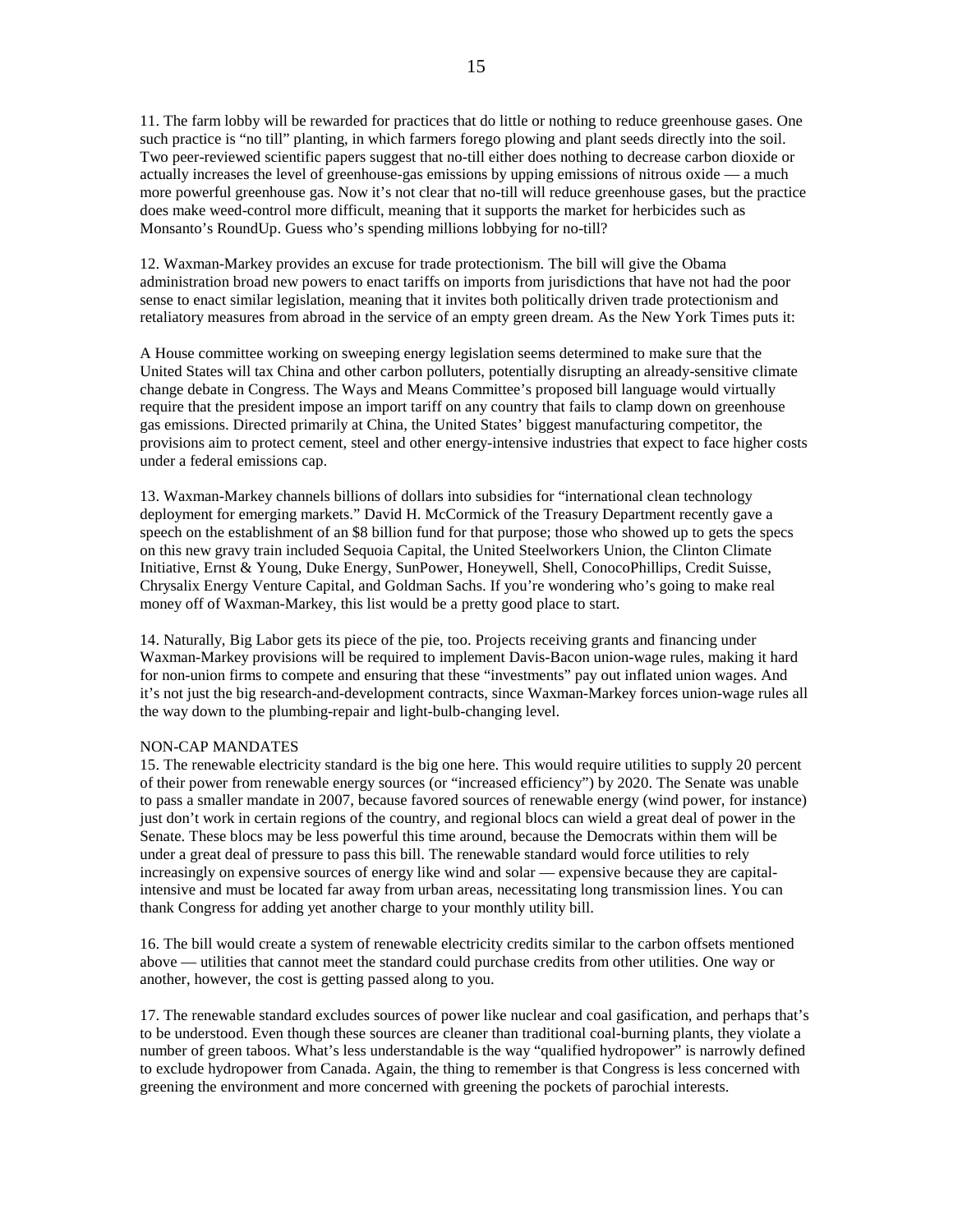18. The legislation calls for the establishment of a Carbon Storage Research Corporation (CSRC) to steer \$1 billion annually into the development of carbon-capture technologies. The CSRC would be funded via assessments on utility companies. Hear that? It's the sound of another charge being added to your bill. Evidence suggests that subsidizing research into carbon-capture technology is either futile (in the case of traditional coal-powered plants) or unnecessary (the technology for sequestering emissions from gasification plants already exists).

19. The promotion of carbon capture will require a host of new regulations — the bill calls on the EPA to create a permitting process for geologic sequestration (burying captured carbon emissions in the ground), regulations to keep the buried carbon from escaping into the air, and regulations to keep it from escaping into the water supply. All we need now are carbon guards to throw the carbon into solitary confinement if it gets too rowdy in the prison yard.

20. The bill imposes performance standards on new coal-fired power plants to encourage the adoption of carbon-capture technology. Ratepayers would pay more for electricity because of the efficiency losses associated with carbon capture.

21. The bill regulates every light fixture under the sun. Actually, the sun might be the only light source that isn't regulated specifically in this legislation. There are rules governing fluorescent lamps, incandescent lamps, intermediate base lamps, candelabra base lamps, outdoor luminaires, portable light fixtures — you get the idea. The government actually started down this road by regulating light bulbs in the 2005 energy bill. This bill merely tightens the regulations, which means the unintended consequences produced by the 2005 bill — more expensive light bulbs that burn out quicker — wi will probably get worse.

22. The bill extends its reach to cover appliances as well. Clothes washers and dishwashers, portable electric spas, showerheads, faucets, televisions – all these and more are covered specifically in the bill. You thought we were kidding when we said this bill represents the federal government's attempt to expand its regulatory reach to cover everything. We weren't.

23. Appliances will be required to come with "carbon output" labels, and retailers will get bonus payments for marketing those that are certified "best-in-class." The bill sets up a payment schedule to reward the manufacturers of these "best-in-class" products: \$75 for each dishwasher, \$250 for each clothes washer, and so on. So go out and splurge on that new super-energy-efficient refrigerator — under thiis bill, you already made a \$200 down payment.

24. The bill requires the EPA to establish environmental standards for residences, meaning a federally dictated one-size-fits-all policy for greening every home in America. When you're retrofitting your home according to EPA guidelines, it will come as little comfort to know that the government is reimbursing you for your troubles, especially if you're doing the work around April 15.

25. The bill would affect commercial properties, too. In fact, all buildings would be governed by a "national energy efficiency building code" that would require 50 percent reductions in energy use in all buildings by 2018, followed by 5 percent reductions in energy use every three years after that through 2030. No one disputes that these changes will be costly, but Waxman-Markey supporters argue that they will pay for themselves through lower energy bills. This argument holds up only if we assume that energy prices will stay flat or fall over time. But the aforementioned carbon caps instituted elsewhere in this legislation make that prospect highly unlikely. Businesses and homeowners will pay twice  $\hat{a} \in \mathbb{C}^n$  once to retrofit their roosts and again when the energy bill arrives..

26. The bill instructs the EPA to regulate greenhouse-gas emissions from mobile sources such as cars, trucks, buses, dirt bikes, snowmobiles, boats, planes, and trains.

27. It instructs the EPA to cap and reduce greenhouse-gas emissions from non-mobile sources as well.. These two items would be bigger news if the Supreme Court hadn't already cleared the way for the EPA to regulate greenhouse-gas emissions. President Obama will probably move forward on this front even if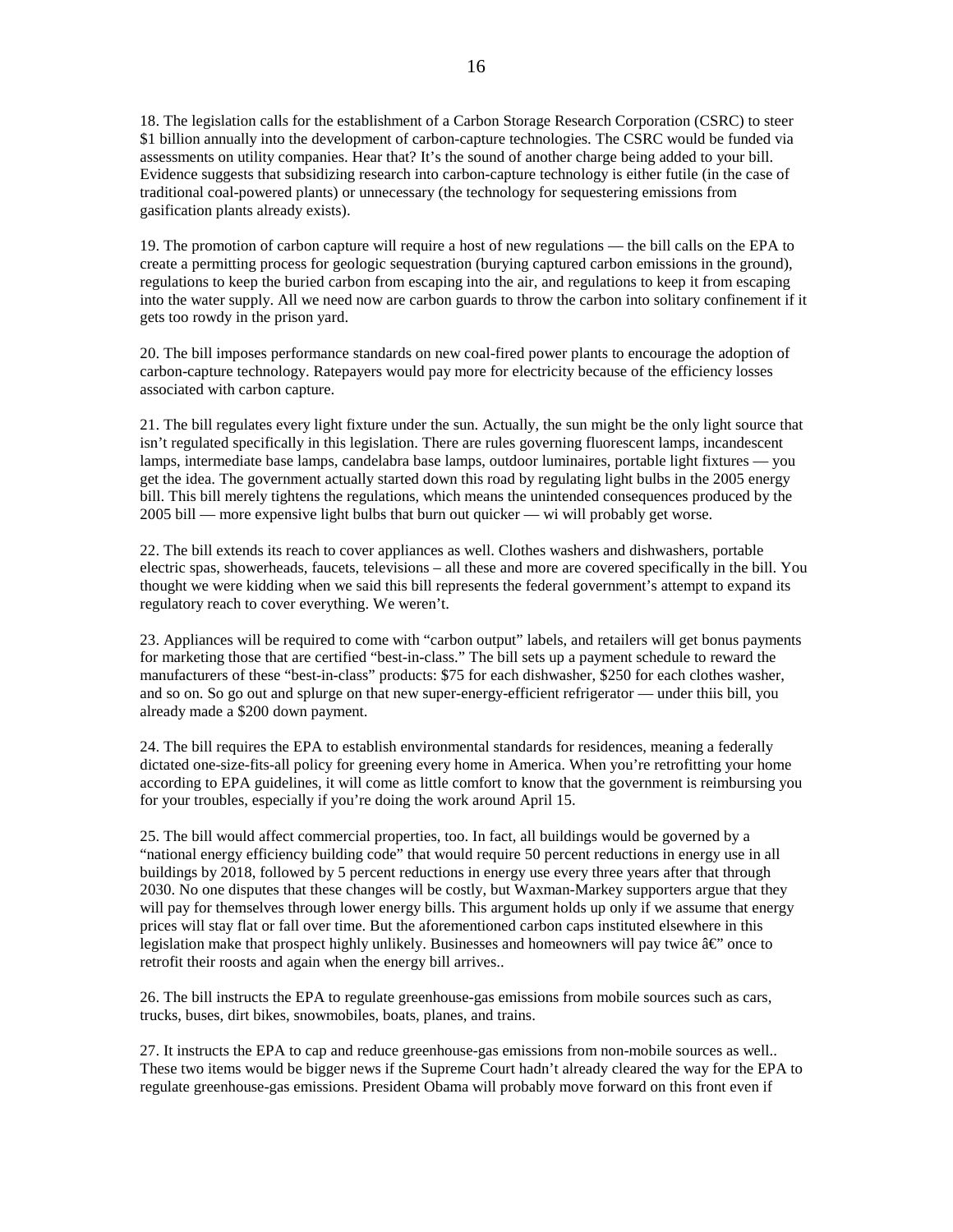Congress fails to pass the cap-and-trade bill. He has already announced a strict national fuel-efficiency standard for cars, and the implications for other sources of greenhouse-gas emissions are not good.

28. The bill calls on the EPA to establish a federal greenhouse-gas registry. Businesses would be required to collect and submit data on their emissions to the EPA, creating yet another compliance cost for them to pass on to their customers.

29. The bill undermines federalism by prohibiting states from creating their own cap-and-trade programs. Nearly half of all U.S. states have already taken some sort of action to cap greenhouse-gas emissions by forming regional compacts and implementing their own emission standards. Understandably, these states support a federal cap so that they are not at an economic disadvantage to states that do not cap emissions. If these states want to hamstring their own economies in the pursuit of green goals, that should be their business. States that don't see any reason to do so should not be forced to share in their folly.

#### GREEN DREAMS

30. Utility companies are directed to start laying the groundwork for a glorious future in which everyone drives a plug-in car. The legislation directs them to start planning for the deployment of electrical charging stations along roadways, in parking garages, and at gas stations, as well as "such other elements as the State determines necessary to support plug-in electric-drive vehicles." (States are directed to consider whether the costs of planning or the implementation of these plans merit reimbursement. Either way, you wind up with the bill.)

31. The secretary of energy is required to establish a large-scale vehicle electrification program and to provide "such sums as may be necessary" for the manufacture of plug-in electric-drive vehicles, including another \$25 billion for "advanced technology vehicle" loans. As if Detroit hadn't gotten its hands on enough taxpayer money.

32. The bill directs the secretary of energy to promulgate regulations requiring that each automaker's fleet be comprised of a minimum percentage of vehicles that run on ethanol or biodiesel.

33. It includes loan guarantees for the construction of ethanol pipelines. Nearly every energy bill in the last five years has included loan guarantees for the construction of ethanol pipelines. Apparently, would-be builders of this vital infrastructure are still having problems getting financing.

34. Congress passed (and Obama signed) a "cash for clunkers" program as part of the war appropriations bill this month. Under the program, you get a rebate for trading in a used car for one that gets slightly higher mileage. The Waxman-Markey bill takes this concept and applies it to appliances, electric motors basically anything that can be traded in for a more energy-efficient version. These types of programs generally fail cost-benefit analyses spectacularly because more energy goes into the production of the new appliances than would have been used if the old ones had just run their course.

35. The bill includes \$15 billion in grants and loans to encourage the manufacture of wind turbines, solar energy, biofuel production, and other sources of renewable energy that have benefited from decades of such largesse already. Another \$15 billion is not going to make these energy sources cost-competitive. Only carbon rationing can achieve that. One suspects the Democrats know this; that's why they are pushing a carbon-rationing bill. The \$15 billion is just another sop to the green-energy lobby to help grease the skids.

36. The bill establishes within the EPA a SmartWay Transport Program, which would provide grants and loans to freight carriers that meet environmental goals.

37. The bill requires the secretary of energy to establish a program to make monetary awards to utilities that find innovative ways of using thermal energy, as if utilities needed an extra incentive to discover a new, cheap energy source.

38. It includes another \$1.5 billion for the Hollings Manufacturing Partnership Program. This program pops up repeatedly in discussions of programs that both liberals and conservatives think should be eliminated. It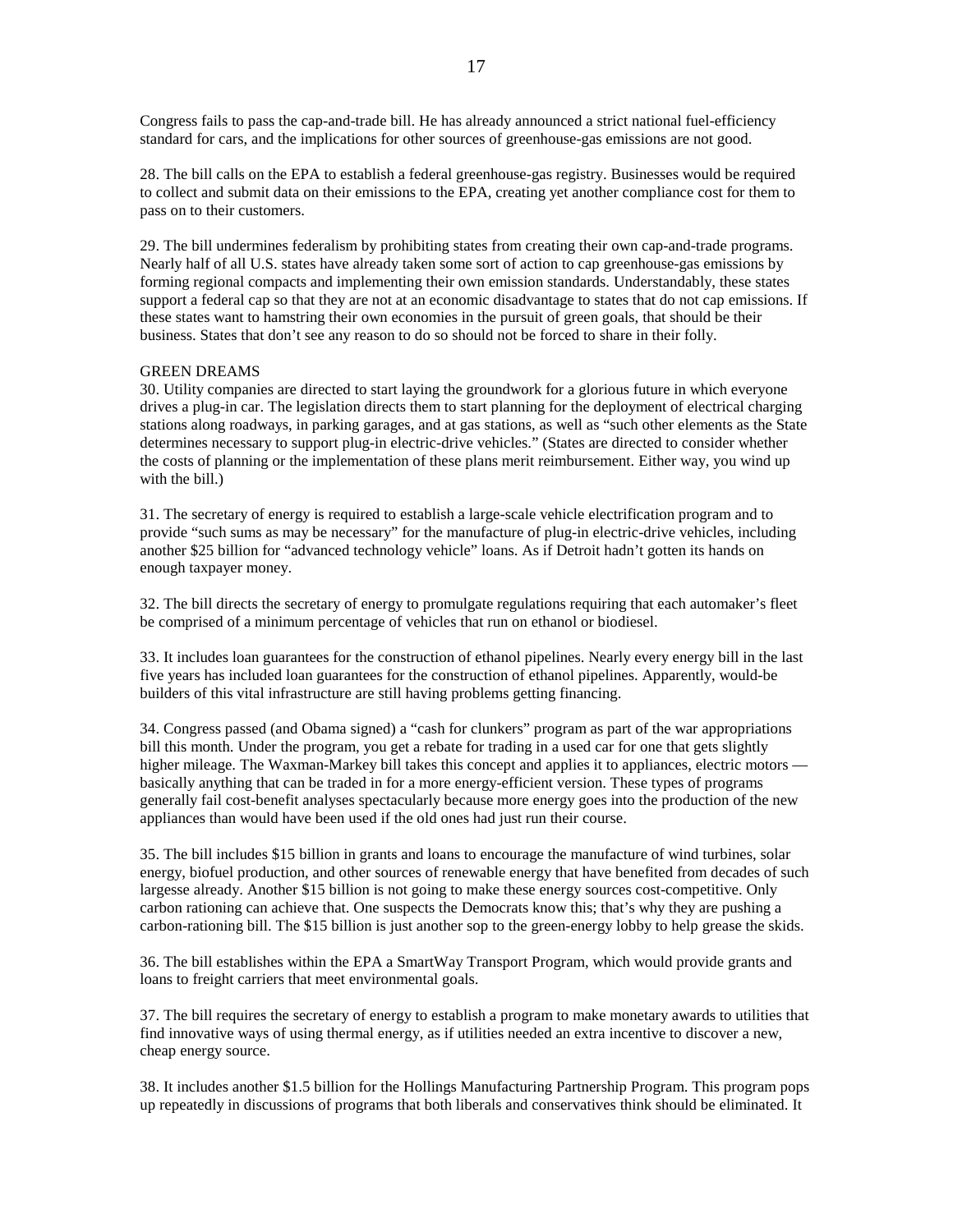is corporate welfare, pure and simple.

39. It includes \$65 million for research into high-efficiency gas turbines, another gift to the corporate world with little environmental benefit.

40. It includes \$7.5 million to establish a National Bioenergy Partnership to promote biofuels. Economic barriers to the commercial viability of biofuel as an energy source have proven to be so insurmountable that even with all of the federal mandates and subsidies already thrown their way, the ethanol companies lined up with everyone else for a federal bailout when the financial crisis hit. The last thing consumers need is another full-time, federally subsidized lobbying arm for that industry.

### VARIOUS LEFT-WING WISH FULFILLMENT

41. One of Obama's most reliable constituencies, college administrators, will be given billions of dollars to play with through the creation of eight "Clean Energy Innovation Centers," university-based consortia charged with a mission to "leverage the expertise and resources of the university and private research communities, industry, venture capital, national laboratories, and other participants in energy innovation to support cross-disciplinary research and development in areas not being served by the private sector in order to develop and transfer innovative clean energy technologies into the marketplace." Meaning that the famous business acumen of the federal government will be applied to the energy industry.

42. Another Obama constituency, the community-organizing gang — i.e.., ACORN — will be eligible to receive billions in funding as the biill "authorizes the Secretary [of Energy] to make grants to community development organizations to provide financing to businesses and projects that improve energy efficiency." Think federally subsidized consultants paid \$55 an hour to tell businesses to turn down their AC in the summer.

43. Waxman-Markey also enables Obama to indulge his persistent desire to use the tax code to transfer wealth from people who pay taxes to people who don't  $-$  i.e., from likely Republican voters to likely Obama voters. The bill "amends the Internal Revenue Code to allow certain low income taxpayers a refundable energy tax credit to compensate such taxpayers for reductions in their purchasing power, as identified and calculated by the Environmental Protection Agency (EPA), resulting from regulation of GHGs (greenhouse gases)."

44. Not only will Waxman-Markey slip more redistribution into the tax code, it will establish a new monthly welfare check. It will create an "Energy Refund Program" that will "give low-income households a monthly cash energy refund equal to the estimated loss in purchasing power resulting from this Act."

45. Another new class of government dependents will be created by Waxman-Markey: Americans put out of work by Waxman-Markey. The bill establishes a program to distribute "climate-change adjustment assistance to adversely affected workers."

46. Waxman-Markey will create yet another raft of government dependents, but of a different sort bureaucrats. The bill creates: a new United States Global Change Research Program, a National Climate Change Adaptation Program, a National Climate Service, Natural Resources Climate Change Adaptation Strategy office at the White House, and an International Climate Change Adaptation Program at the State Department.

47. And since everybody else is getting a check, Bambi gets one, too, in the form of money for "domestic wildlife and natural resource adaptation."

48. States also get in on the action. The legislation allows each state to set up a State Energy and Environment Development (SEED) account into which the federal government can deposit emission allowances. States can then sell these allowances and use the proceeds to support clean-energy programs. They must set aside a certain amount of the money to fund federal mandates, but they are given broad discretion to use the rest by making loans, grants, and other forms of support available to favored constituencies. It's federalism, of a sort — the wrong sort.